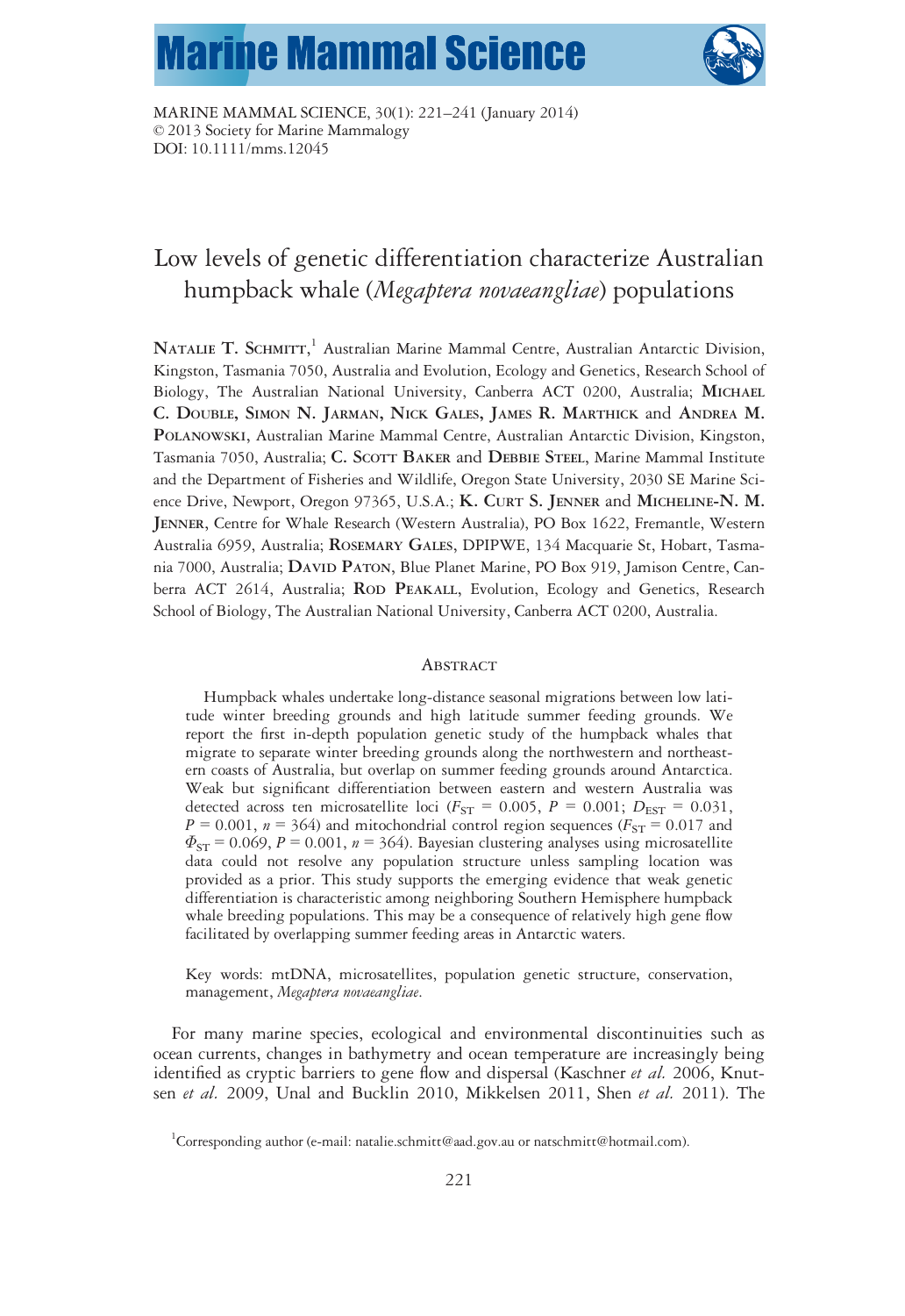

Figure 1. Estimates of genetic differentiation among selected humpback whale populations in the Southern Hemisphere. Pairwise estimates of  $F_{ST}$  based on microsatellite data (boldface; Australia comparisons  $=$  ten loci, this study, South Atlantic  $=$  nine loci, Pomilla 2005) and mtDNA control region sequence data (Australia and South Pacific  $=$  470bp, South Atlantic  $=$ 486bp, Baker et al. 1998a, Olavarría et al. 2007, Rosenbaum et al. 2009). All P-values were less than 0.05 except those indicated by an asterisk.

influence of social and learned behaviors that may also establish or reinforce population boundaries are less understood. Such factors may be highly relevant to cetacean species that exhibit complex communication and social behaviors and where migratory behavior is thought to be learned through social inheritance from the mother to the calf (Clapham 1996, Hauser *et al.* 2007). Therefore, despite their high vagility, cetaceans may exhibit highly structured populations primarily driven by nonphysical barriers (Hoelzel 1998).

Like other balaenopterid species, humpback whales undertake long-distance seasonal migrations between low latitude winter breeding and calving grounds and high latitude summer feeding grounds (Fig. 1; Mackintosh 1965). These whales also exhibit a large range of social and sexual behaviors, have strong maternal fidelity, and are renowned for their repertoire of complex culturally acquired "songs" and calls (Clapham 1996, Noad et al. 2000, Valsecchi et al. 2002, Smith et al. 2008). Historically, humpback whale populations have been defined based on the distribution of calving areas and migratory routes and these populations have been treated as management units in the apportionment of catch quotas for commercial whaling (Kellogg 1929, Chittleborough 1965, Mackintosh 1965, Dawbin 1966). More recently, because demographic studies are difficult to undertake, genetic analysis of mitochondrial (mtDNA) and nuclear markers has been applied to gain insights on population structure, dispersal and mating systems.

In the Northern Hemisphere, humpback whale populations are geographically separated by the American and Asia–European continents (Baker et al. 1986; Palsbøll et al. 1995; Calambokidis et al. 1996; Clapham 1996; Palsbøll et al. 1997a; Clapham et al. 1999; Calambokidis et al. 2001, 2008) and within each ocean basin,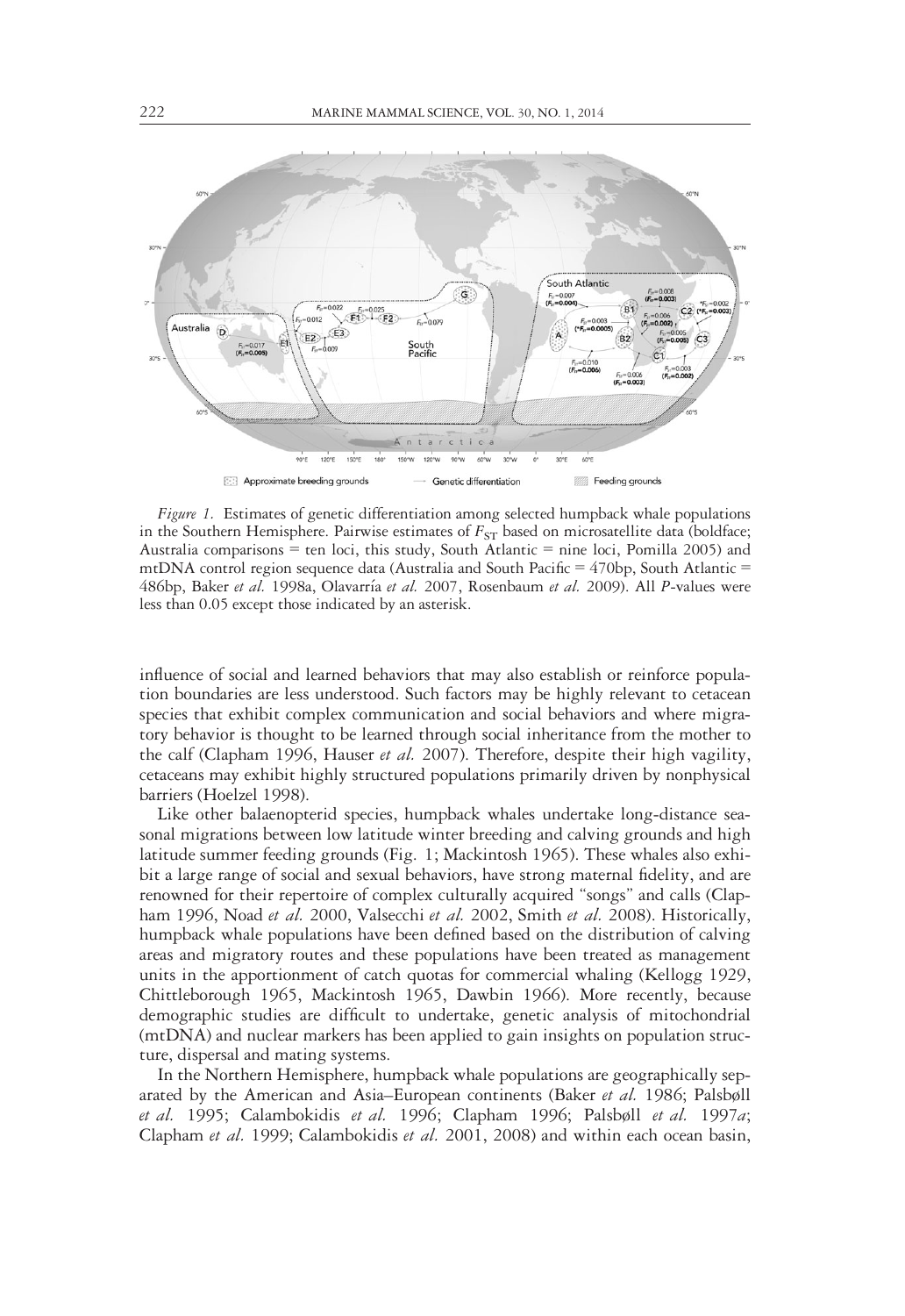individuals from common breeding grounds can show strong fidelity to different discrete foraging areas (Calambokidis et al. 2001, Stevick et al. 2006). In contrast, the high latitude feeding grounds of humpback whales in the Southern Hemisphere are circumpolar with individuals from different breeding populations intermingling while in Antarctic waters (e.g., Chittleborough 1961, Dawbin 1966, Robbins et al. 2011). On their annual migration, they segregate into at least seven low latitude breeding areas, which are widely distributed around oceanic islands and specific coastal regions proximate to continental shelf areas (Mackintosh 1965). With no continental barriers to movement while on feeding grounds, there is the potential for permanent migration among populations as described for other marine megafauna (Bonfil et al. 2005, Boyle et al. 2009). Recent studies have shown relatively low levels of differentiation between neighboring humpback whale populations in the Southern Hemisphere (Baker et al. 1998a, Olavarría et al. 2007, Rosenbaum et al. 2009, Cypriano-Souza et al. 2010).

Two recognized populations of humpback whales occur along the coasts of Australia. One migrates along the eastern seaboard and is thought to mate and calve within the Great Barrier Reef (Smith et al. 2012), the other migrates along the western seaboard and mates and calves off the Kimberley coast of western Australia (Jenner *et al.* 2001). During the 20th century, Australian humpback whales were hunted along both the eastern and western migratory corridors and intensively in their Antarctic feeding grounds (Mackintosh 1965). By the time commercial whaling ceased in 1963, the western Australian population was estimated to be fewer than 500 animals, down from approximately 17,000 prior to 1934 (Chittleborough 1965, Bannister 1994), and the eastern Australian population was reduced to as few as 100 individuals, down from a preexploitation abundance estimate of between 16,022 and 22,957 (Chittleborough 1965, Paterson et al. 1994, Jackson et al. 2008). Recent data have shown that both populations are recovering strongly with the current rate of increase at about  $10\% - 11\%$  per annum (Noad *et al.* 2011, Paxton et al. 2011, Salgado Kent et al. 2012). Absolute abundance for western Australian humpback whales is currently estimated at 21,750 (95% CI 17,550–43,000) (Hedley et al. 2011) and 14,522 (95% CI 12, 777-16,504) for eastern Australia (Noad et al. 2011).

Although the approximate migration routes and distribution of breeding activity is reasonably well described for the two Australian populations, the degree of connectivity is less known. During the 1950s and 1960s stainless steel "Discovery" marks were shot into whales, some of which were later recovered when the whales were killed and flensed (Mackintosh 1965, Dawbin 1966). These studies showed that whales from the separate breeding grounds mix in Antarctica, and there were even two cases where individuals moved between breeding grounds (see below), but it is difficult from such data to estimate the magnitude of gene flow or whether the populations are likely to be demographically independent. Here, based on extensive sampling, we specifically evaluate (1) the population genetic structure among the eastern and western populations of Australian humpback whales by examining variation in both maternally inherited mtDNA and biparentally inherited microsatellite markers for both sexes, (2) extend previous analyses of mtDNA variation among humpback whales in Oceania and western Australia by combining our data with Olavarria et al. (2007) to include eastern Australia, and (3) compare and contrast our findings with other studies of humpback whales and consider the ecological implications of the emerging genetic patterns.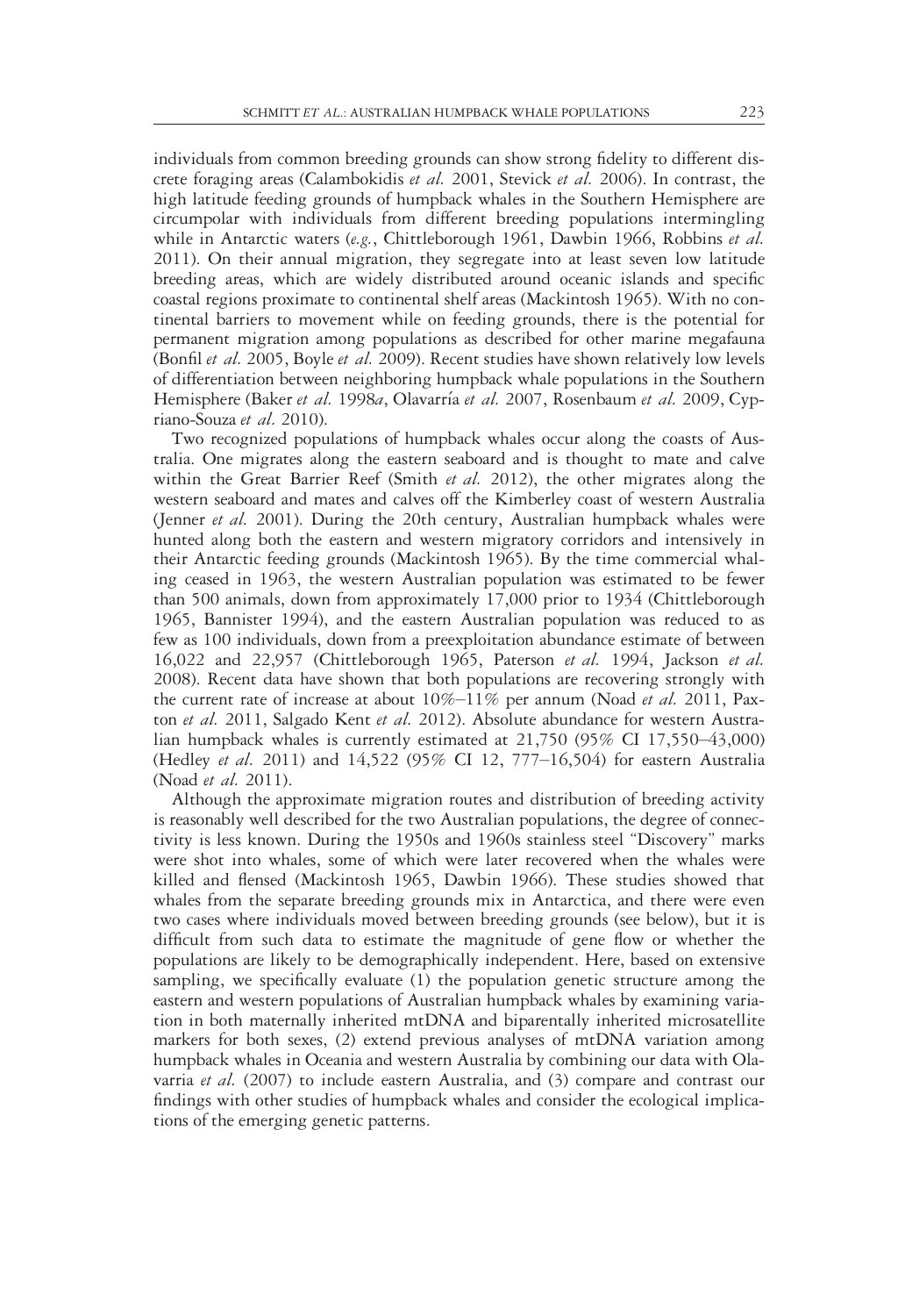| Region<br>Sampling site      | Sampling period            | Samples | No. of duplicates | $\boldsymbol{n}$ | F        | М   |
|------------------------------|----------------------------|---------|-------------------|------------------|----------|-----|
| Eastern Australia            |                            | 141     | 10                | 131              | 50       | 81  |
| Eden                         | 2008                       | 63      | $\overline{2}$    | 61               | 14       | 47  |
|                              | June                       | 45      | $\overline{2}$    | 43               | 8        | 35  |
|                              | October, November          | 18      | $\Omega$          | 18               | 6        | 12  |
| Tasmania                     | 2006-2008                  | 78      | 8                 | 70               | 36       | 34  |
|                              | July                       |         | $\theta$          |                  | $\Omega$ |     |
|                              | November, December         | 77      | 8                 | 69               | 36       | 33  |
| Western Australia<br>Exmouth | 2007<br>September, October | 223     | 18                | 205              | 89       | 116 |
| Total                        |                            | 364     | 28                | 336              | 139      | 197 |

Table 1. Samples collected from individual (n) humpback whales from three locations off the east and west coast of Australia. The number of duplicate samples is also shown, and the number of known female (F) and male (M) individuals.

### **METHODS**

#### Population Definition in the Southern Hemisphere

The International Whaling Commission (IWC) currently recognizes seven breeding populations in the Southern Hemisphere (named A to G), although it is unclear whether further subdivision is appropriate for African, Australian, and South Pacific populations (Chittleborough 1965, Mackintosh 1965) (Fig. 1). This uncertainty has led to the description of "subpopulations" (with the addition of a numerical suffix), although this term has never been strictly defined. The humpback whales that migrate along the west and east coasts of Australia are recognized as population D and E1, respectively. Subpopulations E2 and E3 (New Caledonia and Tonga), and F1 and F2 (Cook Islands and French Polynesia) are often referred to in IWC literature as "Oceania," which is listed separately by the IUCN as endangered (IWC 1998, Childerhouse et al. 2008).

### Sample Collection, DNA Extraction and Sex Identification

A total of 364 biopsy samples were collected from humpback whales. These samples were collected from eastern (Eden, New South Wales; eastern Tasmania) and western Australia (Exmouth). The timing and location of the sampling is presented in Table 1. Samples were collected using a biopsy dart propelled by a modified 0.22 caliber rifle and then stored in 70% ethanol at  $-80^{\circ}C$  (Krützen et al. 2002). Total cellular DNA was extracted from skin tissue using a standard salt extraction technique (Aljanabi and Martinez 1997), or an automated Promega Maxwell 16 System. Sex was determined using a fluorescent  $5'$  exonuclease assay producing PCR product from the ZFX and ZFY orthologous gene sequences (Morin et al. 2005).

#### Microsatellite Loci

Samples were genotyped at ten polymorphic microsatellite loci including nine dinucleotide repeats [EV1, EV14, EV37, EV94, EV96 (Valsecchi and Amos 1996);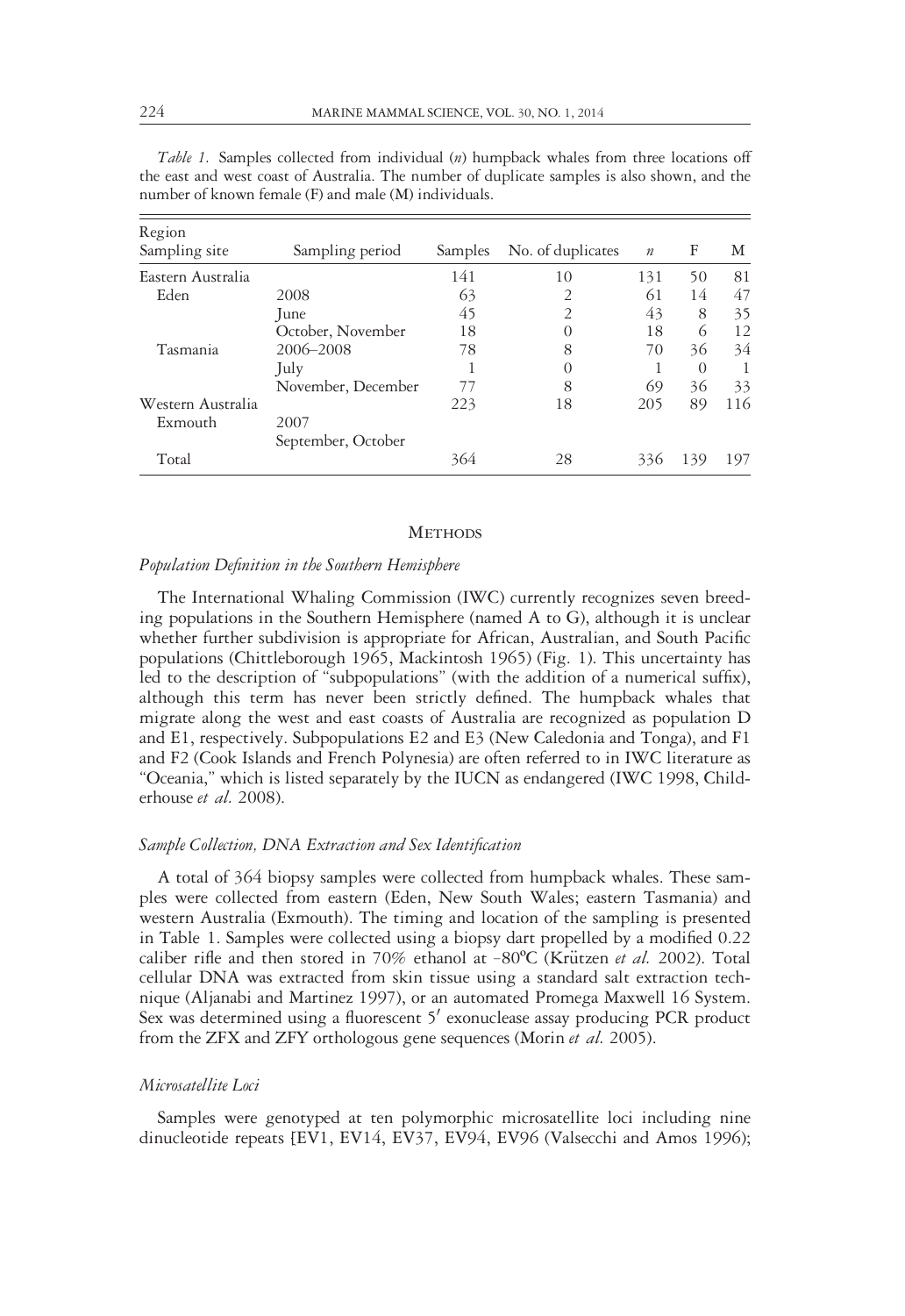GT211, GT23, GT575 (Bérubé et al. 2000); rw4-10 (Waldick et al. 1999)] and one tetranucleotide repeat  $[GATA417 (Palsbøll et al. 1997b)].$  To allow simultaneous amplification of several loci in one PCR reaction, we used a Qiagen Multiplex Kit for the following sets of loci: set 1 (EV37 and GT23); set 2 (EV14, EV96, and GATA417); set 3 (EV1, EV94, and GT575) and GT211 and rw4-10 individually. For each locus, one of the primers within each pair was labeled fluorescently at the  $5<sup>7</sup>$ end to allow for visualization of alleles on an automated sequencer. Each PCR had a final volume of 12.5  $\mu$ L and included: 1× Qiagen Multiplex PCR Master Mix (containing HotStarTaq DNA Polymerase, Multiplex PCR Buffer,  $MgCl<sub>2</sub>$  and dNTP mix), 2  $\mu$ M of each primer (labeled and nonlabeled) and 1–8 ng of template DNA (estimated using a NanoDrop spectrometer 3300). The thermocycling profile consisted of an initial denaturing step of 95ºC for 15 min, 30 cycles (30 s at 94ºC, 90 s at 58 $^{\circ}$ C annealing, 60 s at 72 $^{\circ}$ C) followed by a final extension step of 30 min at 60ºC, with the exception that the optimal annealing temperature for the single locus reactions (GT211 and rw4-10) was 53ºC. The annealing temperature for the single locus reactions was lowered to 53ºC because null alleles were detected when run at 58ºC.

Fluorescently labeled PCR products were resolved on an ABI 3130 automated sequencer. Allele sizes in base pairs (bp) were determined using the LIZ-500 size standard run in each lane. Microsatellite alleles were visualized and scored using GeneMapper v3.7 (Applied Biosystems).

## Microsatellite Validation

Four steps were taken to ensure a robust microsatellite analysis. (1) To estimate genotyping error rate (Bonin *et al.* 2004) a subset of 16 samples was randomly selected, DNA extracted and genotyped at all ten loci individually by an independent geneticist. (2) Samples with identical matching genotypes across all ten loci were assumed to be due to repeated sampling and were removed from the data set (see Results). The average probability that two unrelated animals share the same genotype by chance alone, PI (probability of identity), and the more conservative probability, PI<sub>SIBS</sub> (probability of identity siblings), were calculated following Peakall *et al.* (2006). (3) MICROCHECKER version 2.2.3 (van Oosterhout et al. 2004, 2006) was used to screen the microsatellite data set for genotyping errors such as null alleles, stuttering and large allele dropout. (4) Using Arlequin 3.1 (Excoffier *et al.* 2005), we tested for deviation from Hardy-Weinberg equilibrium at each locus and for linkage disequilibrium between loci within each population and among populations. Sequential Bonferroni correction was applied to all multiple pairwise comparisons (Rice 1989).

#### mtDNA

We amplified an approximately 700bp fragment of the control region proximal to the Pro tRNA gene via PCR reaction using primers light-strand M13Dlp1.5 and heavy strand Dlp8 (Garrigue et al. 2004). Amplifications were conducted in a final volume of 10  $\mu$ L at the following concentrations: 2.5 mM MgCl<sub>2</sub>, 200  $\mu$ M dNTP, 0.4 mM each primer, 0.25U Taq (New England BioLabs Inc.),  $1 \times PCR$  buffer (10 mM Tris-HCl, 50 mM KCl, 1.5 mM  $MgCl<sub>2</sub>$ ) and 1 µL DNA (approximately 10–50 ng). Temperature profiles consisted of an initial denaturing period of 2 min at 94 $\degree$ C, followed by 35 cycles of denaturation at 94 $\degree$ C for 30 s, annealing at 54 $\degree$ C for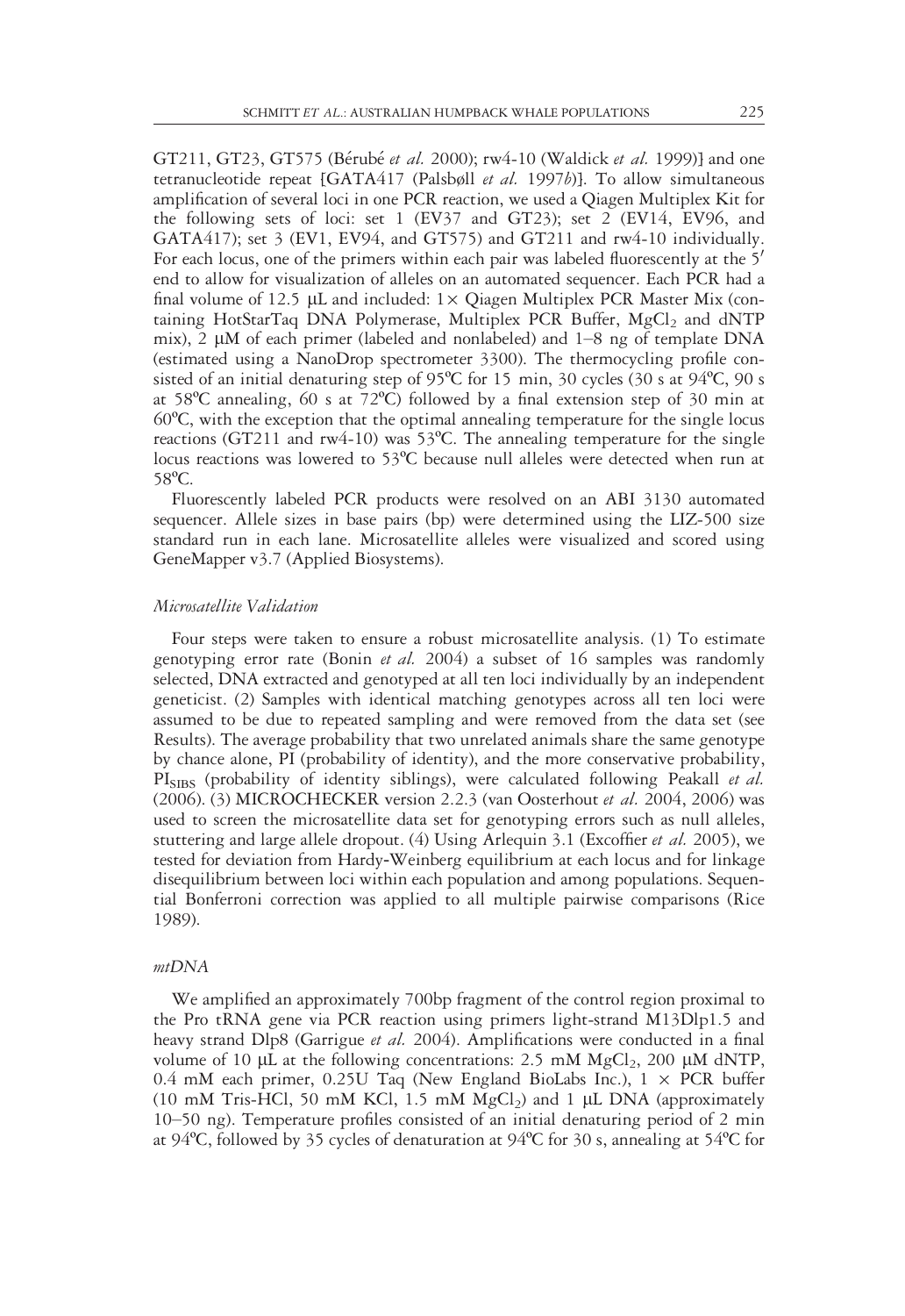40 s, and extension at  $72^{\circ}$ C for 40 s. A final extension period for 10 min at  $72^{\circ}$ C was also included. Unincorporated primers were removed from PCR products using Exo-SAP-IT or Agencourt AMPure XP. Sequencing reactions with the PCR primers were run using a Big Dye terminator cycle sequencing kit v3.1 (Applied Biosystems) followed by the use of Agencourt CleanSEQ to remove unincorporated primers. PCR products were sequenced on an ABI 3130 automated sequencer.

Forward and reverse sequences were manually edited, trimmed, and aligned within Sequencher 4.8 (Gene Codes Corp.) against sequences of 470bp in length, representing the panel of haplotypes previously defined from the South Pacific (Olavarría et al. 2007). This region started at position six of the reference humpback whale control region sequence (GenBank X72202; see Baker and Medrano-Gonzalez 2002, Olavarría et al. 2007), and is considered to include more than  $85\%$  of the variation in the entire control region. Comparisons of sequences to identify polymorphic sites and haplotypes were conducted using GenAlEx 6.5 (Peakall and Smouse 2006, 2012).

#### Statistical Analysis

For the purpose of presenting summary statistics, the samples from Eden and Tasmania were pooled and are collectively referred to as eastern Australian samples. For each microsatellite locus, the number of alleles, the number of private alleles, the observed heterozygosity, and the expected heterozygosity for each geographic region were calculated using GenAlEx 6.5. Arlequin 3.5 (Excoffier and Lischer 2010) was used to determine standard measures of mtDNA genetic diversity including haplotype frequencies, the number of unique haplotypes, the number of shared haplotypes, haplotype (Nei 1987) and nucleotide (Tajima 1983) diversity, and the number of sequence polymorphic sites. Haplotype and nucleotide diversity estimates were also recalculated following bootstrap resampling of the western Australian data set to generate ten data sets of the same size as eastern Australia.

The extent of genetic differentiation among the Eden and Tasmania sampling locations was initially evaluated using an Analysis of Molecular Variance (AMOVA) (Excoffier et al. 1992) with statistical testing by random permutation (999 permutations). Based on the outcome of this analysis, genetic differentiation was also calculated at a population level (i.e., western Australia  $\nu s$ . eastern Australia). For microsatellite data, an estimate of  $F_{ST}$  (infinite allele model) was calculated using GenAlex 6.5 as per Weir and Cockerham (1984), Peakall et al. (1995) and Michalakis and Excoffier (1996). Recent analyses suggest that these standard measures of differentiation may be poorly suited as estimators of population divergence for data sets in which allelic diversity is high (Hedrick 2005, Jost 2008, Meirmans and Hedrick 2011). Given the high variability of the markers used here, Jost's  $D_{\text{EST}}$ , an unbiased estimator of divergence, was calculated using a modified version of the R package DEMEtics V0.8.0 (Jueterbock *et al.* 2010), with overall estimates of  $D_{\text{EST}}$  calculated from individual loci using a harmonic mean approximation and statistical testing by bootstrapping with 1,000 permutations. Compared with  $F_{ST}$ ,  $D_{EST}$  partitions diversity based on the effective number of alleles rather than on the expected diversity to give an unbiased estimation of divergence (Jost 2008). For mtDNA data, an AMOVA was performed at both the nucleotide and haplotype level. GenAlEx 6.5 was used to estimate  $F_{ST}$  based on haplotype frequencies (Griffiths et al. 2011). For the nucleotide level analysis, MODELTEST 2.1.1 (Guindon and Gascuel 2003, Posada 2008, Darriba et al. 2012) identified Tamura and Nei (1993), assuming equal base frequencies with gamma correction ( $\alpha = 0.12$ ), as the most appropriate model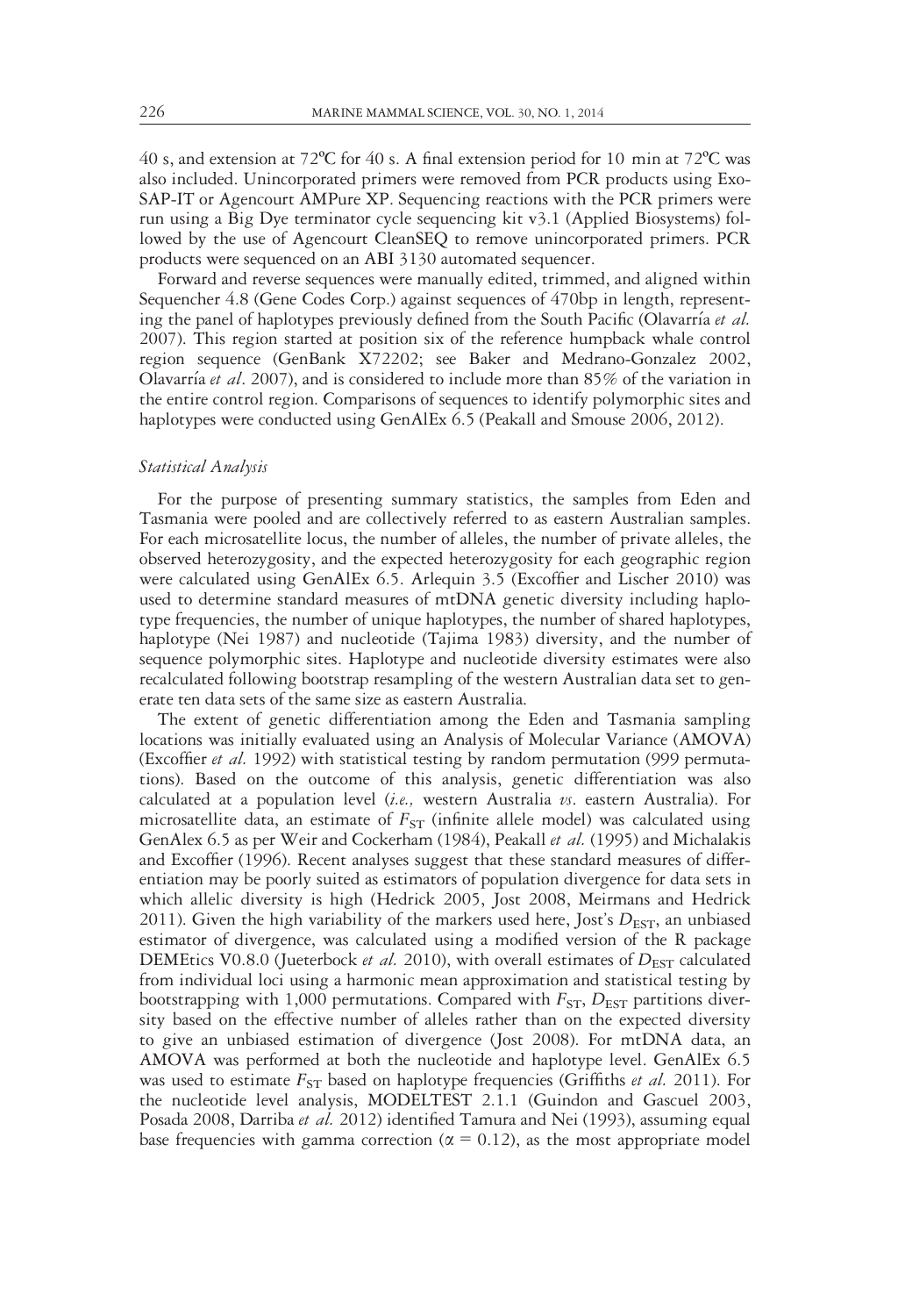of DNA evolution given the sequence data. Arlequin 3.5 was used to calculate individual pairwise nucleotide distances under this model of sequence evolution.

In keeping with the common practice in similar studies of humpback whales (Olavarría et al. 2007, Rosenbaum et al. 2009) we use the notation  $F_{ST}$  for haplotype frequency differentiation and  $\Phi_{ST}$  for nucleotide differentiation (e.g. Weir and Cockerham 1984, Takahata and Palumbi 1985, Hudson et al. 1992).

To evaluate the genetic data without the need to impose *a priori* population structure, we applied the Bayesian clustering approach implemented in the software STRUCTURE version 2.3.1 (Pritchard *et al.* 2000) to the microsatellite data set. We also repeated the analysis using the three sampling locations as priors to assess the influence of geography (LocPrior model; Hubisz *et al.* 2009). This method attempts to partition samples into  $K$  group(s) such that the loci in those groups are in Hardy-Weinberg equilibrium, and linkage equilibrium. An ancestry model of admixture and correlated allele frequencies were assumed among populations with 10,000 burnin steps and 300,000 Markov Chain Monte Carlo repetitions. Five replicates for each number of populations ( $K = 1$  to 6) were performed to verify that the number of populations identified was consistent between runs. STRUCTURE output was summarized and evaluated using the software CorrSieve (Campana et al. 2011).

Potential differences in female and male dispersal rates between eastern and western Australia were investigated using both genetic markers by calculating pairwise estimates of  $F_{ST}$  among populations for each sex. For comparative purposes, Jost's  $D_{\text{EST}}$  was also calculated for microsatellite data.  $D_{\text{EST}}$  was not calculated for mtDNA data as the method is based on differences in interpopulation gene diversity (Jost 2008), and as such, does not take into account the evolutionary relationships between haplotypes (Meirmans and Hedrick 2011).

To investigate genetic structure between the Australian populations and those of the South Pacific (including New Caledonia, Tonga, Cook Islands, French Polynesia, and Colombia we combined our mtDNA data with those presented by Olavarría *et al.* (2007) and calculated  $F_{ST}$  and  $\Phi_{ST}$  for pairwise comparisons. The correlation between geographic and genetic distances was analyzed using a Mantel test with statistical testing based on 999 random permutations conducted in GenAlEx 6.5 (Smouse et al. 1986, Smouse and Long 1992). Correlation coefficients were calculated between  $F_{ST}$  and  $\Phi_{ST}$ , and the geographic distances between all sampling locations.

#### **RESULTS**

Each of the 10 microsatellite loci were found to be in Hardy-Weinberg equilibrium (Table 2) and pairwise comparisons between loci revealed no linkage disequilibrium (all values of  $P > 0.01$ ) after sequential Bonferroni correction. MICROCHECKER found no evidence of null alleles or stutter/short allele dominance effects across microsatellite loci, with null allele frequency estimates listed for each region in Table S1, Supplementary information. Repeat genotyping of 16 samples by an independent geneticist revealed two inconsistencies across 320 alleles–an error rate of 0.6%. This rate is lower than suggested by the guidelines of the IWC (2008) for systematic quality control in the use of microsatellite markers ( $\leq$ 10%) error rate) for management decisions. This low error rate does not guarantee that these genotypes, are in fact correct, but provides a significant increase in probability that they are correct compared to a single genotyping event (Pompanon et al. 2005).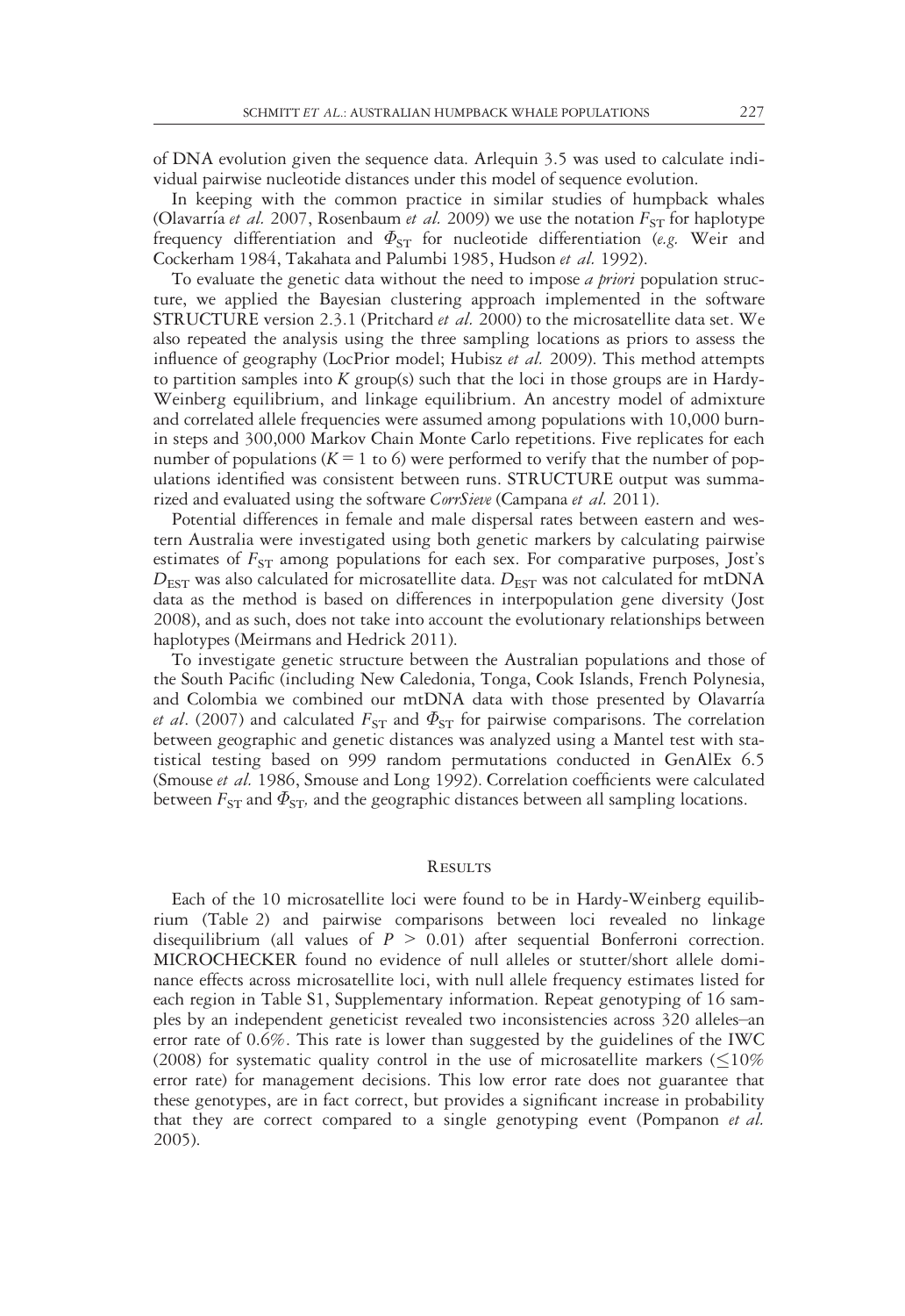|                                                                                                                                                                                                                                                 |      |      | Number of |               |             | Number of      | Observed heterozy-                        |                                                                                                                                               | Expected heterozy-                                                   |                                                                                                                                                                                                                                                                       |               |                                                                                                                                                                                                                                                                    |
|-------------------------------------------------------------------------------------------------------------------------------------------------------------------------------------------------------------------------------------------------|------|------|-----------|---------------|-------------|----------------|-------------------------------------------|-----------------------------------------------------------------------------------------------------------------------------------------------|----------------------------------------------------------------------|-----------------------------------------------------------------------------------------------------------------------------------------------------------------------------------------------------------------------------------------------------------------------|---------------|--------------------------------------------------------------------------------------------------------------------------------------------------------------------------------------------------------------------------------------------------------------------|
|                                                                                                                                                                                                                                                 |      |      | alleles   |               |             | rivate alleles | gosity                                    |                                                                                                                                               | gosity                                                               |                                                                                                                                                                                                                                                                       | $HW(P-value)$ |                                                                                                                                                                                                                                                                    |
| Locus                                                                                                                                                                                                                                           | East | West | East      | West          | <b>Hast</b> | West           | East                                      | West                                                                                                                                          | East                                                                 | West                                                                                                                                                                                                                                                                  | East          | West                                                                                                                                                                                                                                                               |
| <b>N14</b>                                                                                                                                                                                                                                      |      |      |           |               |             |                |                                           | 0.754                                                                                                                                         | 1.748                                                                | 0.778                                                                                                                                                                                                                                                                 | 1747          | 0.459                                                                                                                                                                                                                                                              |
| $\begin{array}{l} \text{B} Y37\\ \text{EV96}\\ \text{GAT11}\\ \text{GAT21}\\ \text{GTT21}\\ \text{GTT3}\\ \text{F94}\\ \text{EYY} \\ \text{EYY} \\ \text{GTT37} \\ \text{GTT375}\\ \text{GTT375}\\ \text{GTT375}\\ \text{All loci} \end{array}$ |      |      |           |               |             |                | 916                                       |                                                                                                                                               |                                                                      |                                                                                                                                                                                                                                                                       | 1.364         |                                                                                                                                                                                                                                                                    |
|                                                                                                                                                                                                                                                 |      |      |           |               |             |                |                                           |                                                                                                                                               |                                                                      |                                                                                                                                                                                                                                                                       |               |                                                                                                                                                                                                                                                                    |
|                                                                                                                                                                                                                                                 |      |      |           |               |             |                | 0.863                                     |                                                                                                                                               |                                                                      |                                                                                                                                                                                                                                                                       |               |                                                                                                                                                                                                                                                                    |
|                                                                                                                                                                                                                                                 |      |      |           |               |             |                |                                           |                                                                                                                                               |                                                                      |                                                                                                                                                                                                                                                                       |               |                                                                                                                                                                                                                                                                    |
|                                                                                                                                                                                                                                                 |      |      |           |               |             |                |                                           |                                                                                                                                               |                                                                      |                                                                                                                                                                                                                                                                       |               |                                                                                                                                                                                                                                                                    |
|                                                                                                                                                                                                                                                 |      |      |           |               |             |                |                                           |                                                                                                                                               |                                                                      |                                                                                                                                                                                                                                                                       |               |                                                                                                                                                                                                                                                                    |
|                                                                                                                                                                                                                                                 |      |      |           |               |             |                |                                           |                                                                                                                                               |                                                                      |                                                                                                                                                                                                                                                                       |               |                                                                                                                                                                                                                                                                    |
|                                                                                                                                                                                                                                                 |      |      |           |               |             |                | 0.785<br>0.763<br>0.786<br>0.792<br>0.815 |                                                                                                                                               | 0.913<br>0.848<br>0.820<br>0.820<br>0.807<br>0.807<br>0.807<br>0.802 |                                                                                                                                                                                                                                                                       |               |                                                                                                                                                                                                                                                                    |
|                                                                                                                                                                                                                                                 |      |      |           |               |             |                |                                           |                                                                                                                                               |                                                                      |                                                                                                                                                                                                                                                                       |               |                                                                                                                                                                                                                                                                    |
|                                                                                                                                                                                                                                                 |      |      |           | $\frac{1}{2}$ |             |                |                                           |                                                                                                                                               |                                                                      |                                                                                                                                                                                                                                                                       |               |                                                                                                                                                                                                                                                                    |
|                                                                                                                                                                                                                                                 |      |      | (1.3)     | (1.3)         |             |                | (0.034)                                   | $\begin{array}{l} 0.951\\ 0.876\\ 0.080\\ 0.083\\ 0.083\\ 0.083\\ 0.083\\ 0.000\\ 0.000\\ 0.000\\ 0.000\\ 0.000\\ 0.033\\ 0.033) \end{array}$ | (0.031)                                                              | $\begin{array}{l} 0.904\\ 0.869\\ 0.836\\ 0.938\\ 0.837\\ 0.936\\ 0.937\\ 0.937\\ 0.936\\ 0.937\\ 0.937\\ 0.937\\ 0.937\\ 0.937\\ 0.937\\ 0.934\\ 0.034\\ 0.034\\ 0.034\\ 0.034\\ 0.034\\ 0.034\\ 0.034\\ 0.034\\ 0.034\\ 0.034\\ 0.034\\ 0.034\\ 0.034\\ 0.034\\ 0.$ |               | $\begin{array}{l} 0.316\\ 0.682\\ 0.681\\ 0.751\\ 0.030\\ 0.621\\ 0.809\\ 0.427\\ 0.352\\ 0.471\\ 0.077)\\ 0.0471\\ 0.077)\\ 0.0471\\ 0.077)\\ 0.077)\\ 0.077)\\ 0.077)\\ 0.077)\\ 0.077)\\ 0.077)\\ 0.077)\\ 0.077)\\ 0.077)\\ 0.077)\\ 0.077)\\ 0.077)\\ 0.077)$ |

*Table 2.* Genetic diversity in humpback whales from eastern and western Australia genotyped at ten loci. n = number of genotyped individuals per<br>locus and HW = deviation from Hardy-Weinberg equilibrium (P-value); no HWE P Table 2. Genetic diversity in humpback whales from eastern and western Australia genotyped at ten loci. n = number of genotyped individuals per locus and HW = deviation from Hardy-Weinberg equilibrium (P-value); no HWE P-values were significant at a level of 0.05 after adjustment for multiple comparison with the sequential Bonferroni test (Rice 1989) (standard errors in parentheses).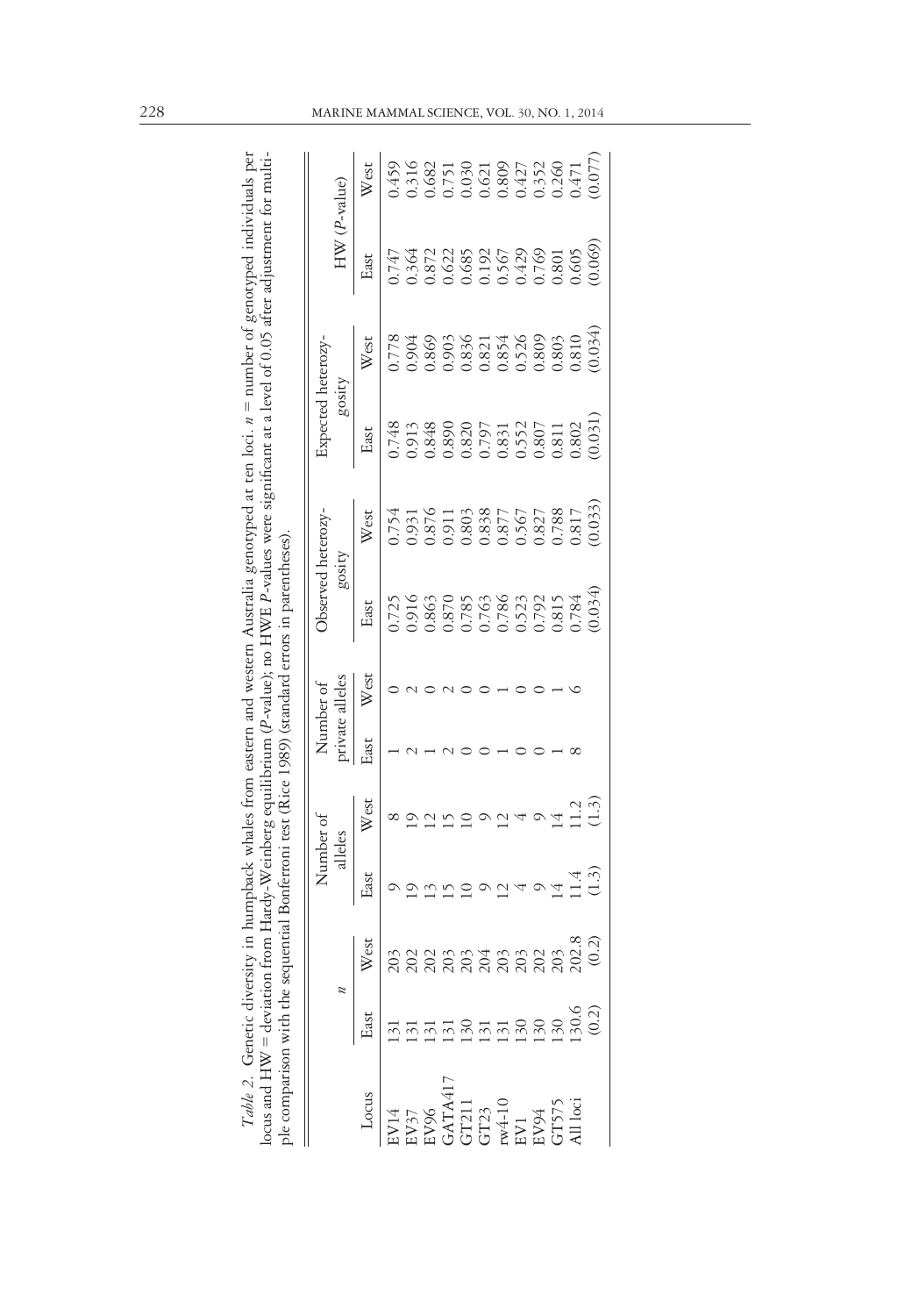Table 3. Variability in the mtDNA control region of humpback whales sampled along the east and west coasts of Australia ( $h =$  haplotype diversity and  $\pi =$  nucleotide diversity),  $n =$  number of samples used in analyses.

| Region                | $\boldsymbol{n}$  | No. of<br>haplotypes | No. of unique<br>haplotypes | No. of<br>shared<br>haplotypes | $b \pm SD$                                                                                                        | $\pi \pm SD$ |
|-----------------------|-------------------|----------------------|-----------------------------|--------------------------------|-------------------------------------------------------------------------------------------------------------------|--------------|
| East<br>West<br>Total | 104<br>185<br>289 | 33<br>56<br>73       | 17<br>40                    | 16<br>16                       | $0.961 \pm 0.006$ $0.018 \pm 0.009$<br>$0.972 \pm 0.004$ $0.019 \pm 0.010$<br>$0.975 \pm 0.003$ $0.019 \pm 0.010$ |              |

#### Sample Size and Sex Ratio

The 364 samples generated 336 unique microsatellite genotypes suggesting the sample set included 28 duplicate samples (resampling the same individual within a pod) (Table 1), with no matches between sampling locations. After removal of the duplicate genotypes the average probability of identity calculated using all remaining genotyping was  $6.8 \times 10^{-14}$  ( $PI_{SIBS} = 3.3 \times 10^{-5}$ ) as calculated from the formulas shown in Peakall et al. (2005). These values indicate identical genotypes are most likely to be due to resampling the same individual and therefore duplicates should be removed from the sample. Also for each of the 28 duplicate sets the pair of samples was always of the same sex and haplotype.

The sex ratio of the overall sample was significantly biased toward males (197 males to 139 females,  $\chi^2 = 10.39$ ,  $\bar{P} < 0.01$ ) as were the eastern Australian samples separately (81 males to 50 females,  $\chi^2 = 7.34$ ,  $P < 0.01$ ). The sex ratio of the western Australian samples did not differ significantly from parity (116 males to 89 females,  $\chi^2$  = 3.56, P = 0.06) (Table 1).

#### Genetic Diversity

Summary data for each microsatellite locus are presented in Table 2. Across all ten loci, the mean number of alleles per locus was 11.4 and 11.2 for eastern and western Australia, respectively, ranging from four (EV1) to 19 alleles (EV37). There were 120 alleles in total, eight of which were private to eastern Australia with six private to western Australia. Mean expected heterozygosity across loci was similar for both western and eastern Australia (0.81  $\pm$  0.03 and 0.80  $\pm$  0.03, respectively).

Of the 336 samples representing unique genotypes, 289 sequences, of 470bp in length were used in all subsequent analyses (104 from eastern Australia and 185 from western Australia); 33 could not be sequenced and 14 samples produced ambiguous base calls within the target sequence. Within these sequences 65 polymorphic sites were identified (two indels, two transversions and 61 transitions), which defined 73 haplotypes (Fig. S1). Of these 73 haplotypes, 40 were found only in western Australia and 17 only in eastern Australia (Table 3). Overall haplotype and nucleotide diversities were  $0.98 \pm 0.003$  and  $0.02 \pm 0.01$ , respectively. The haplotype and nucleotide diversity for western and eastern Australia are presented in Table 3. Bootstrap resampling of the western Australian data set to generate ten data sets of equivalent size to the eastern Australian data set showed similar diversity estimates (haplotype diversity =  $0.97 \pm 0.01$ , nucleotide diversity =  $0.02 \pm 0.01$ ).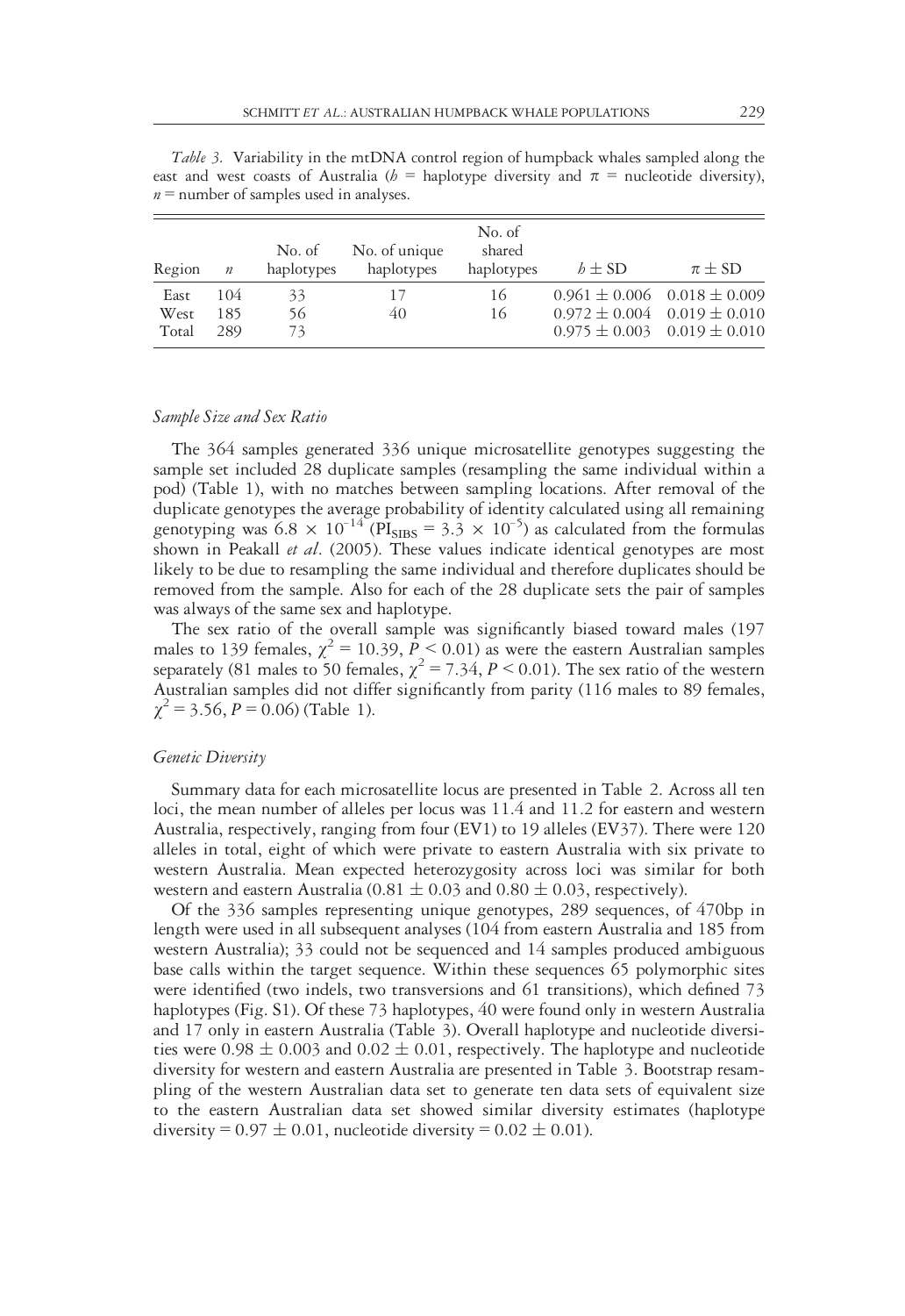#### Genetic Differentiation and Population Structure Analysis

There was no significant differentiation between Eden and Tasmania in an AMOVA analysis for either the microsatellite (infinite allele model  $F_{ST} = -0.0003$ ,  $P = 0.5$ ;  $D_{\text{EST}} = -0.002$ ,  $P = 0.6$ ) or the mtDNA (haplotype level  $F_{ST} = -0.0001$ ,  $P = 0.5$ ; nucleotide level  $\Phi_{ST} = -0.01$ ,  $P = 0.9$ ) data sets. This result, together with the known timing of migration and satellite tracking data (Gales et al. 2009), suggests the whales sampled off Eden and Tasmania are likely to be from the same population and were therefore combined in all subsequent analyses to represent the eastern Australian population.

The AMOVA analysis found significant structure between the eastern and western Australian populations for mtDNA at the haplotype and nucleotide level ( $F_{ST}$  = 0.017,  $P = 0.001$ ;  $\Phi_{ST} = 0.069$ ,  $P = 0.001$ ). For microsatellite data, there was also significant but low differentiation between populations using the infinite allele model of mutation ( $F_{ST} = 0.005$ ,  $P = 0.001$ ) and Jost's  $D_{EST}$  ( $D_{EST} = 0.031$ ,  $P = 0.001$ ).

When the STRUCTURE simulation was run without any priors on the geographic origin of samples, only one population was detected for microsatellite data  $\{Pr(k)$ 0.99]. When the three sampling locations were provided as priors, however, the results indicated evidence (highest posterior probability) for two populations consisting of western Australia  $\nu$ s. the two eastern sampling locations combined (average estimated *ln* probability:  $K = 1$ : -13,270;  $K = 2$ : -13,250;  $K = 3$ : -13,677;  $K = 4$ :  $-13,503$ ;  $K = 5: -13,674$ ;  $K = 6: -13,990$ ) (Fig. 2a). This result was confirmed by the CorrSieve calculation of  $\Delta K$  and  $\Delta F_{ST}$ , with maximum values for both equations at  $K = 2$  (Fig. S2).

Pairwise analyses for microsatellite data showed significant structure between the two populations for males ( $F_{ST}$  = 0.007, P = 0.001;  $D_{EST}$  = 0.04, P = 0.001) but not for females for  $F_{ST}$  ( $F_{ST}$  = 0.002, P = 0.07) after sequential Bonferroni correction. Significant differentiation, however, was detected for females between populations using Jost's  $D_{\text{EST}}$  ( $D_{\text{EST}}$  = 0.02, P = 0.01). In pairwise analyses of mtDNA, both males and females showed significant structure between populations at the haplotype and nucleotide level (females:  $F_{ST} = 0.02$ ,  $P = 0.002$ ;  $\Phi_{ST} = 0.10$ ,  $P < 0.0001$  and males:  $F_{ST} = 0.01, P = 0.002; \Phi_{ST} = 0.05, P < 0.0001$  after sequential Bonferroni correction). Due to the low levels of differentiation detected in these analyses, we did not examine whether the difference between  $F_{ST}$  male and  $F_{ST}$  female could be attributed to chance sampling, as the differences are unlikely to be significant.

After merging the data sets described here with mtDNA data described by Olavarría et al. (2007), which had no data from eastern Australia, we found low but significant differentiation between the eastern Australia population and all six breeding populations represented from Oceania at both the haplotype and nucleotide level after sequential Bonferroni correction (Table 4). The Mantel test revealed significant correlation between genetic and geographic distances suggesting a pattern of increasing genetic differentiation with increasing geographic separation ( $F_{ST}$ :  $R_{XY}$  = 0.70,  $P = 0.03$ ;  $\Phi_{ST}$ :  $R_{XY} = 0.67$ ,  $P = 0.04$ ).

#### **DISCUSSION**

Both nuclear and mtDNA markers revealed low but significant differentiation between the eastern and western Australian humpback populations. This finding was supported by the detection of two populations using a Bayesian clustering analysis of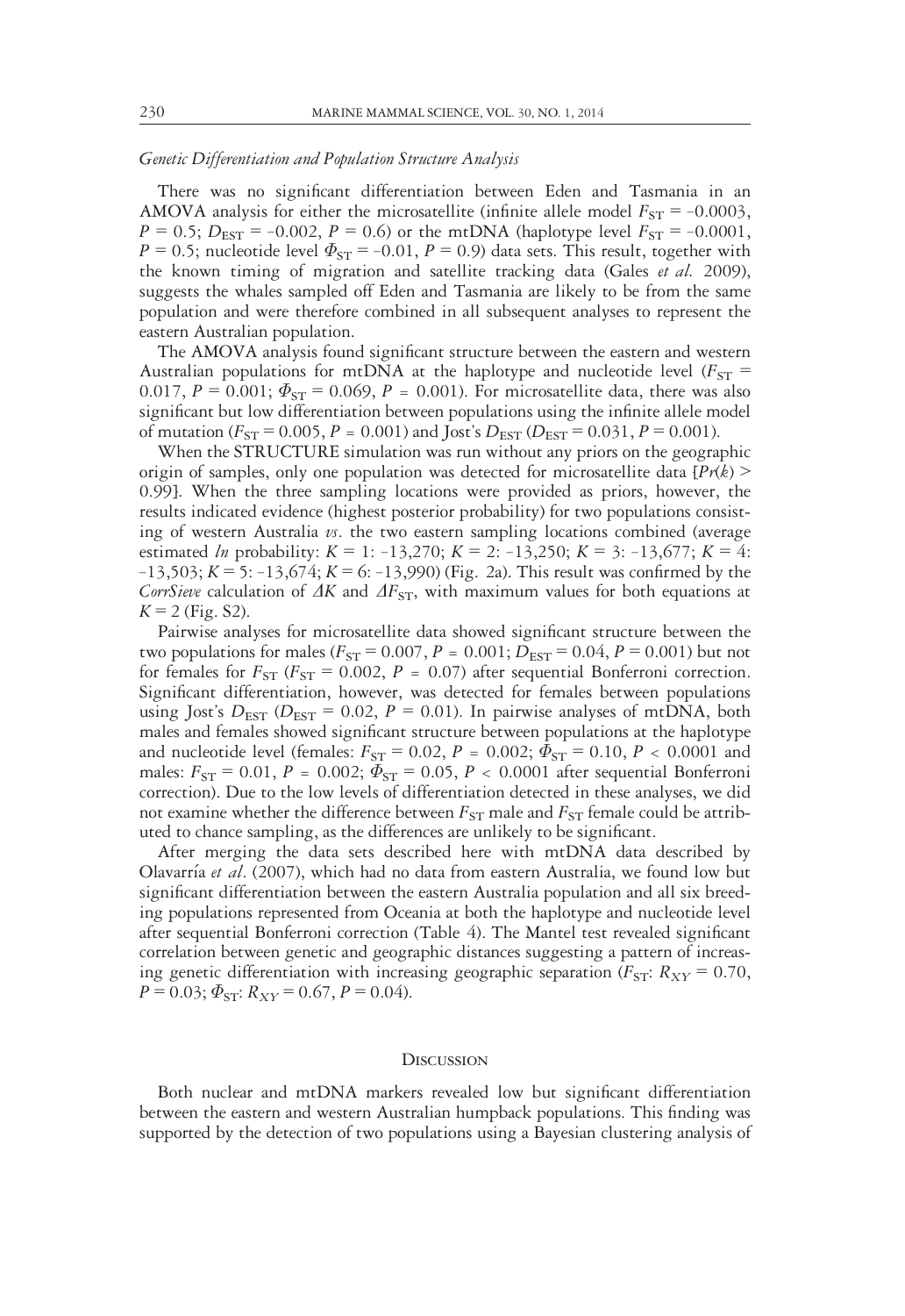

*Figure 2.* Proportional assignment of individual genotypes to each of the  $K = 2$  inferred clusters in the STRUCTURE admixture analysis. Black and gray bars represent proportions of membership to the eastern Australian and western Australian clusters, respectively, using the three sampling locations as priors.

Table 4. Pairwise comparisons ( $F_{ST}$  and  $\Phi_{ST}$ ) among the Australian populations and those of the South Pacific with respective stock definitions in parentheses. Data combines mtDNA control region sequences trimmed to a 470bp consensus region from the present study with those of Olavarría et al. (2007). P-values based on statistical testing of 999 random permutations were all significant at  $P \leq 0.005$ .

| $F_{ST}$                    |       |        | $\varPhi_{\text{ST}}$       |       |        |  |
|-----------------------------|-------|--------|-----------------------------|-------|--------|--|
| Region (stock) <sup>a</sup> | WA(D) | EA(E1) | Region (stock) <sup>a</sup> | WA(D) | EA(E1) |  |
| WA(D)                       |       |        | WA(D)                       |       |        |  |
| EA(E1)                      | 0.014 |        | EA(E1)                      | 0.053 |        |  |
| NC(E2)                      | 0.015 | 0.012  | NC(E2)                      | 0.011 | 0.036  |  |
| TG(E3)                      | 0.017 | 0.011  | TG(E3)                      | 0.018 | 0.018  |  |
| CI(F1)                      | 0.028 | 0.031  | CI(F1)                      | 0.018 | 0.032  |  |
| FP(F2)                      | 0.040 | 0.044  | FP(F2)                      | 0.045 | 0.063  |  |
| COL(G)                      | 0.057 | 0.063  | COL(G)                      | 0.051 | 0.060  |  |

<sup>a</sup>WA = western Australia, EA = eastern Australia, NC = New Caledonia, TG = Tonga, CI = Cook Islands, FP = French Polynesia, COL = Colombia.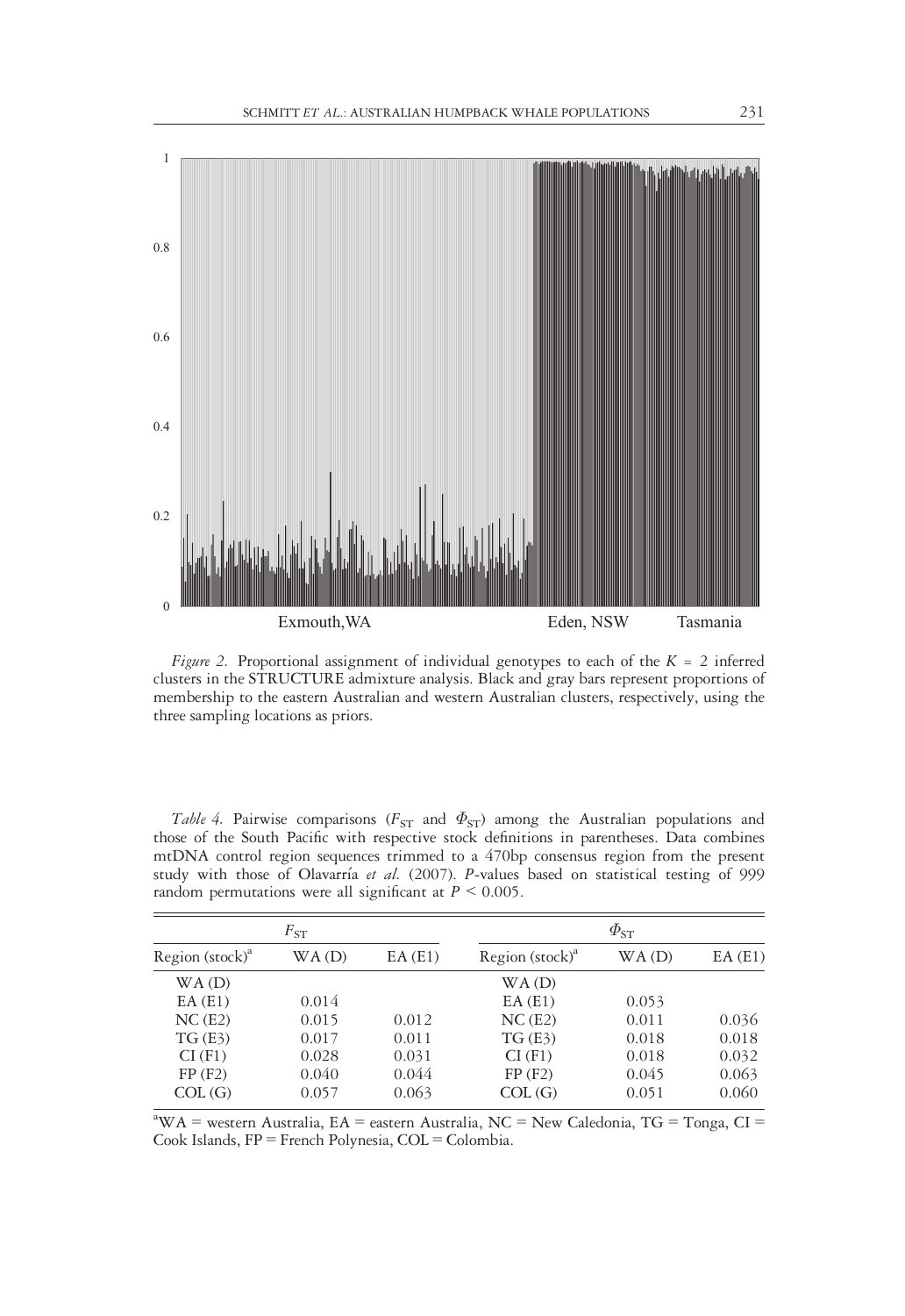the microsatellite data with sampling location provided a priori. However, without priors the Bayesian clustering analysis failed to detect population subdivision which, as noted by other studies (Berry et al. 2004, Latch et al. 2006), is likely to be a consequence of the relative insensitivity of this approach when population differentiation is weak.

This low level of differentiation is perhaps surprising given the clear separation of breeding areas by the Australian continent and a distance between breeding areas of approximately 2,500 km. The geographic distribution of these breeding populations contrasts with many other recognized breeding populations in the Southern Hemisphere, particularly those in Oceania, which have been reported to have similarly low levels of differentiation (Fig. 1, Olavarría et al. 2007). There the land masses are relatively small and distances between breeding areas are smaller (although still sometimes over 1,500 km). Therefore in this region, and perhaps unlike the Australian scenario, it would be reasonable to expect frequent movements of individuals between breeding areas and thus low levels of differentiation or even panmixia.

Despite their geographical separation, movements of individual humpback whales between the Australian breeding populations have been documented. During the 1950s and 1960s stainless steel "Discovery" marks were shot into whales and later recovered when the whales were killed and flensed (Mackintosh 1965, Dawbin 1966). This era of marking revealed two cases where humpback whales were tagged near the breeding area off northeastern Australia and then killed in later breeding seasons off northwestern Australia (Chittleborough 1961, 1965; Dawbin 1966). Similarly, in a preliminary comparison of fluke images from eastern and western Australia, Kaufman et al. (2011) reported a match between catalogs, again providing evidence of at least temporary movement between breeding populations. These non-genetic data of course do not confirm gene flow but do show that movements occur; also given the low statistical resolution of both studies such movements may be frequent enough to mediate at least low levels of gene flow between the populations.

Another study that inferred movement between the Australian humpback whale populations was based on song. Noad et al. (2000) reported that over three breeding seasons the humpback whale song characteristic of western Australia replaced the song of eastern Australian whales. The authors suggested that this song evolution is mediated by the movement of a small number of males between populations although they recognized it was possible that singing on feeding grounds may also transfer song types between populations without the movement of individual whales (Mattila et al. 1987).

Genetic differentiation between the eastern and western Australian humpback populations was stronger for mtDNA than nuclear DNA. Several factors can contribute to this common pattern including the larger effective population size of nuclear genes, differences in the rate and mode of mutation (Palumbi and Baker 1994, Baker et al. 1998a), and sex-biased dispersal (Avise 1995, Balloux et al. 2000). In this study, when the sexes were analyzed separately, we found similar levels of genetic differentiation between the Australian humpback whale populations indicting little evidence for strong sex-biased dispersal despite the expectation of female philopatry and male-driven gene flow displayed by many migratory marine vertebrates (Greenwood 1983, Pardini et al. 2001, Bowen and Karl 2007, Engelhaupt et al. 2009).

Collectively the genetic and nongenetic evidence suggest the low genetic differentiation between the Australian populations is likely to be a consequence of low levels of ongoing gene flow, mediated by the occasional movement of individuals between breeding populations. However, it is possible that the low differentiation is due to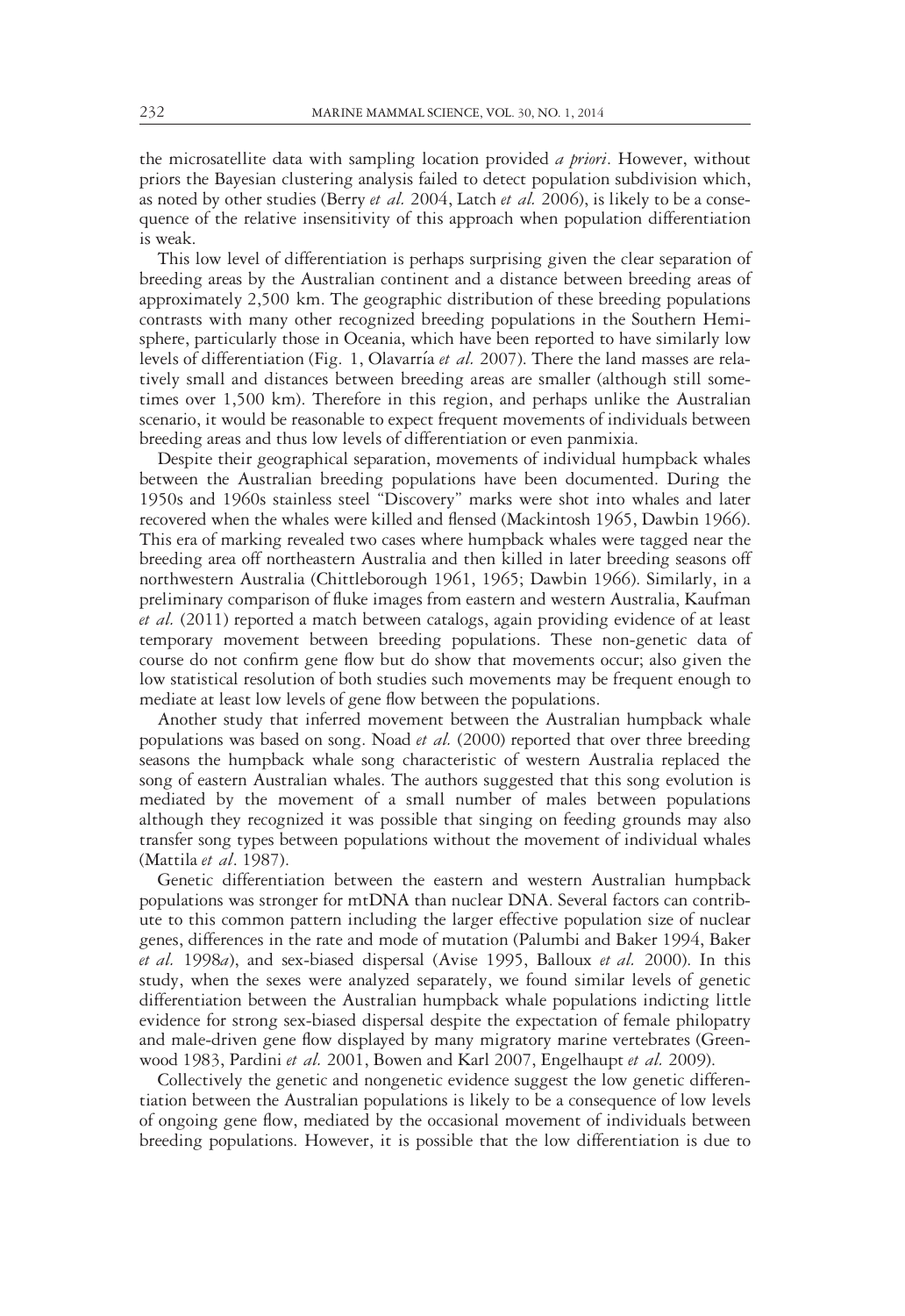recent isolation of the two Australian populations. This isolation could have been driven by the severe depletion of these populations during the era of industrial whaling. This depletion together with strong genetic drift while numbers were low may have resulted in the genetic differentiation apparent today. If the former is the most likely scenario then quantifying the contemporary magnitude of gene flow is notoriously difficult at such low levels of differentiation. Allendorf et al. (2013) suggest that for reliable estimates of  $Nm$  based on  $F_{ST}$ , the levels of differentiation need to be moderate to large ( $F_{ST} > 0.05{\text -}0.10$ ). Furthermore, they warn against interpreting Nm values literally at the low  $F_{ST}$  values as found in this study. Similarly, more complex methods for estimating migration, such as the coalescent- and assignment-based approaches are equally unreliable at low levels of genetic divergence (Faubet et al. 2007, Palsbøll et al. 2010). Consequently we can only suggest that the rate of gene flow is likely to be relatively low (no more than a few tens of individuals per generation), otherwise any genetic differentiation between populations would be eroded rapidly.

Elsewhere in the Southern Hemisphere there are low levels of differentiation between neighboring humpback whale populations. Pomilla (2005), and Rosenbaum et al. (2009) reported low genetic differentiation between populations separated by the African landmass (see Fig. 1). Among the breeding populations of the South Pacific mtDNA analyses (microsatellite studies have yet to be published) also showed weak structure (Olavarría et al. 2007) (Fig. 1). Similarly, here we report that even between distant breeding populations, such as eastern Australia vs. Colombia, (see Table 4),  $F_{ST}$  values are low ( $F_{ST} \sim 0.06$ ). Thus, the available evidence suggests that most if not all humpback whale populations of the Southern Hemisphere are characterized by weak genetic differentiation. This indicates that at least historically, if not presently, gene flow occurs between neighboring humpback whale populations in the Southern Hemisphere, but again, is not sufficiently high to erode all genetic differentiation.

Similar to the Australian populations there is also nongenetic evidence for ongoing and wide-ranging movement between breeding grounds throughout the Southern Hemisphere. Garrigue et al.  $(2011)$  assessed the movement of humpback whales throughout the Oceania region over a 6 yr period using regional catalogs of fluke photographs representing 776 annual sightings of 659 individual whales. Resightings mostly occurred within breeding areas but 20 of the 98 resightings occurred outside the original region and almost all were resighted in neighboring breeding areas between seasons. Only one whale was resighted in more than one region during the same winter breeding season and there was no evidence of sex-biased dispersal. This is a remarkably high level of movement between breeding areas reported to be genetically differentiated based on mtDNA (Olavarría et al. 2007). Long distance contemporary movements have also been reported. For example, Stevick et al. (2011) described the movement of an individual female humpback whale from the breeding grounds off Brazil to Madagascar, which are separated by a distance of nearly 10, 000 km. Such long distance movements have also been reported between breeding and feeding areas; (Robbins et al. 2011) reported a round trip migration of some 18, 000 km between American Samoa and the Antarctic Peninsula. Such movements show the capacity for extensive intermingling of humpback whale populations in Antarctic waters.

Much stronger population differentiation has been detected among breeding populations within the North Pacific. Between the wintering grounds of the Hawaiian archipelago and the coast of Mexico the genetic differentiation for mtDNA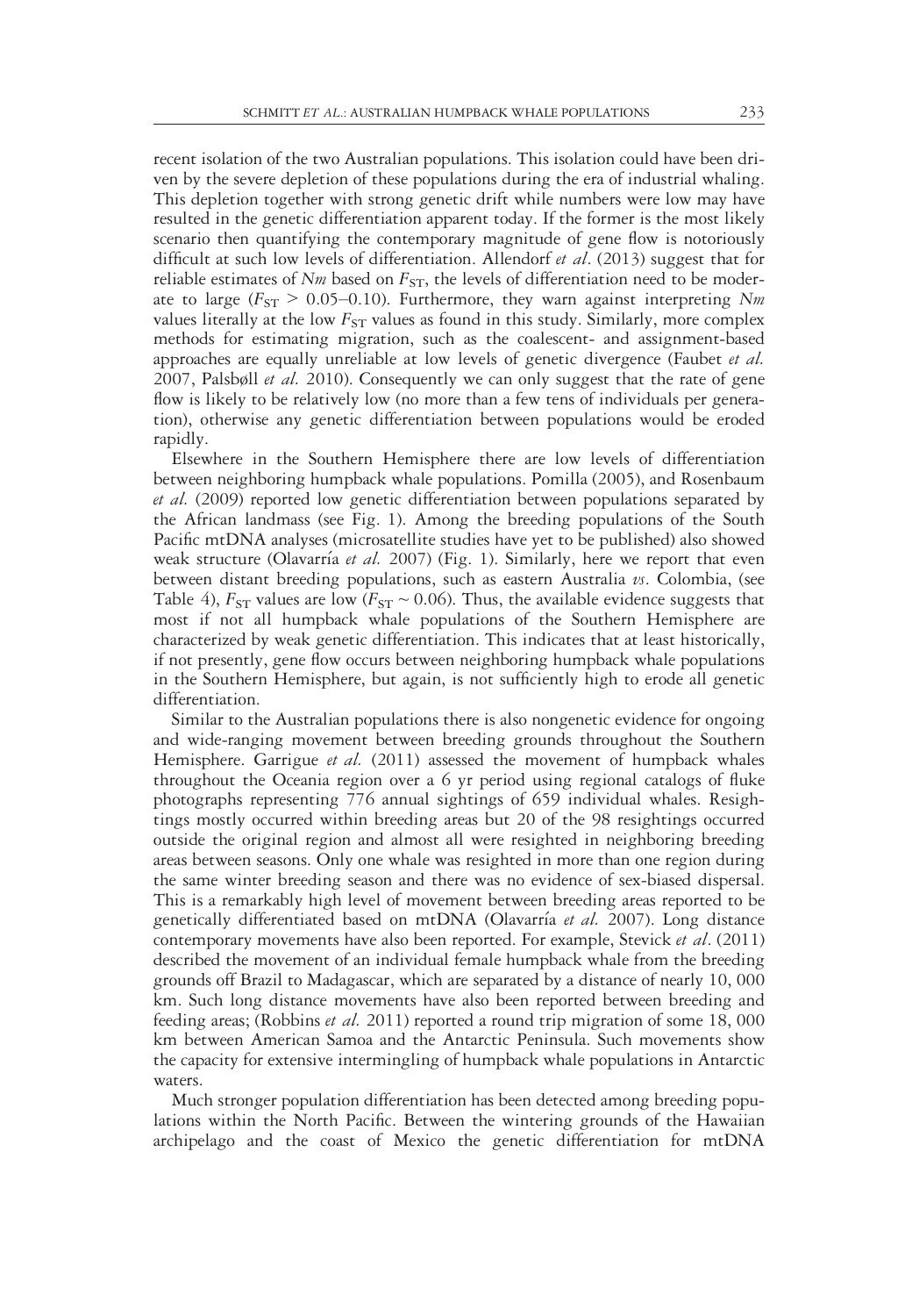$(F_{ST} = 0.11)$  and nuclear intron alleles  $(F_{ST} = 0.07)$  was comparably high, suggesting longer-term isolation or very infrequent gene flow (Baker et al. 1998b, Baker and Steel 2010). Interestingly, analyses of mtDNA sequences revealed strong differentiation between feeding areas in the Northern Hemisphere within both the North Pacific ( $F_{ST}$  = 0.18), and the North Atlantic ( $K_{ST}$  = 0.04) (Palsbøll *et al.* 1995, Larsen et al. 1996, Baker et al. 1998b). The feeding areas in the Northern Hemisphere are often localized and discrete (Calambokidis et al. 1996) and long-term fidelity by both males and females to these disparate feeding grounds, combined with strong natal philopatry, may explain the comparatively high levels of genetic differentiation between both breeding and feeding populations.

In contrast, in the high latitudes of the Southern Ocean, prey density is high and widely distributed throughout a broad, uninterrupted circumpolar region (Williams et al. 2010) where glacial barriers have not fluctuated to the same extent (Barker et al. 2009). Therefore the extent to which humpback populations mix on these feeding grounds is more likely to depend merely upon the distance between them (Hoelzel 1998). Intermingling of populations, however, may not necessarily increase gene flow. Copulations in humpbacks whales are rarely observed but it is thought they occur exclusively within the low latitude calving regions and associated migratory routes (Clapham 1996). Therefore, for gene flow to occur, individuals must change their migration behavior which is thought to be socially inherited from the mother to her calf (Clapham 1996). The ease at which breeding populations in the Southern Ocean mix may reduce the strength of natal fidelity and explain the relatively low differentiation compared to populations in the Northern Hemisphere. Although it is expected juveniles rather than adults are more likely to move between populations (Clapham 1996), there is growing evidence of adult movements. In addition to the Discovery marking and recovery described earlier (Chittleborough 1961, Dawbin 1966), photo-identification of humpback (Garrigue *et al.* 2000, 2002; Kaufman *et al.* 2011) and other baleen whales (Pirzl et al. 2009, Carroll et al. 2011) have all revealed movement of mature whales between breeding populations.

This study has revealed low differentiation between the Australian humpback whale populations, which appears to be characteristic of most, if not all, neighboring populations in the Southern Hemisphere. We suggest this low differentiation is a consequence of the erosion of natal philopatry due to the intermingling of populations in the circumpolar Antarctic feeding areas. Although this intermingling may facilitate gene flow, it is not sufficiently frequent to remove all genetic population differentiation and so would not be sufficiently frequent to suggest demographic interdependence. We therefore suggest each Australian humpback whale population should remain a separate management unit.

#### **ACKNOWLEDGMENTS**

The first author (NTS) was supported by an Australian National University postgraduate research scholarship. Funding to support the research was provided by the Australian Marine Mammal Centre at the Australian Antarctic Division. Collection of biopsy samples was conducted under permits from New South Wales, Western Australia, and Tasmania. Animal ethics approval for the research was given by the Animal Experimentation Ethics Committee at the Australian National University, Canberra. We thank David Donnelly for his invaluable voluntary assistance in the field. We also thank the Sapphire Coast Marine Discovery Centre for their logistic and institutional support in Eden. We also acknowledge the contribution of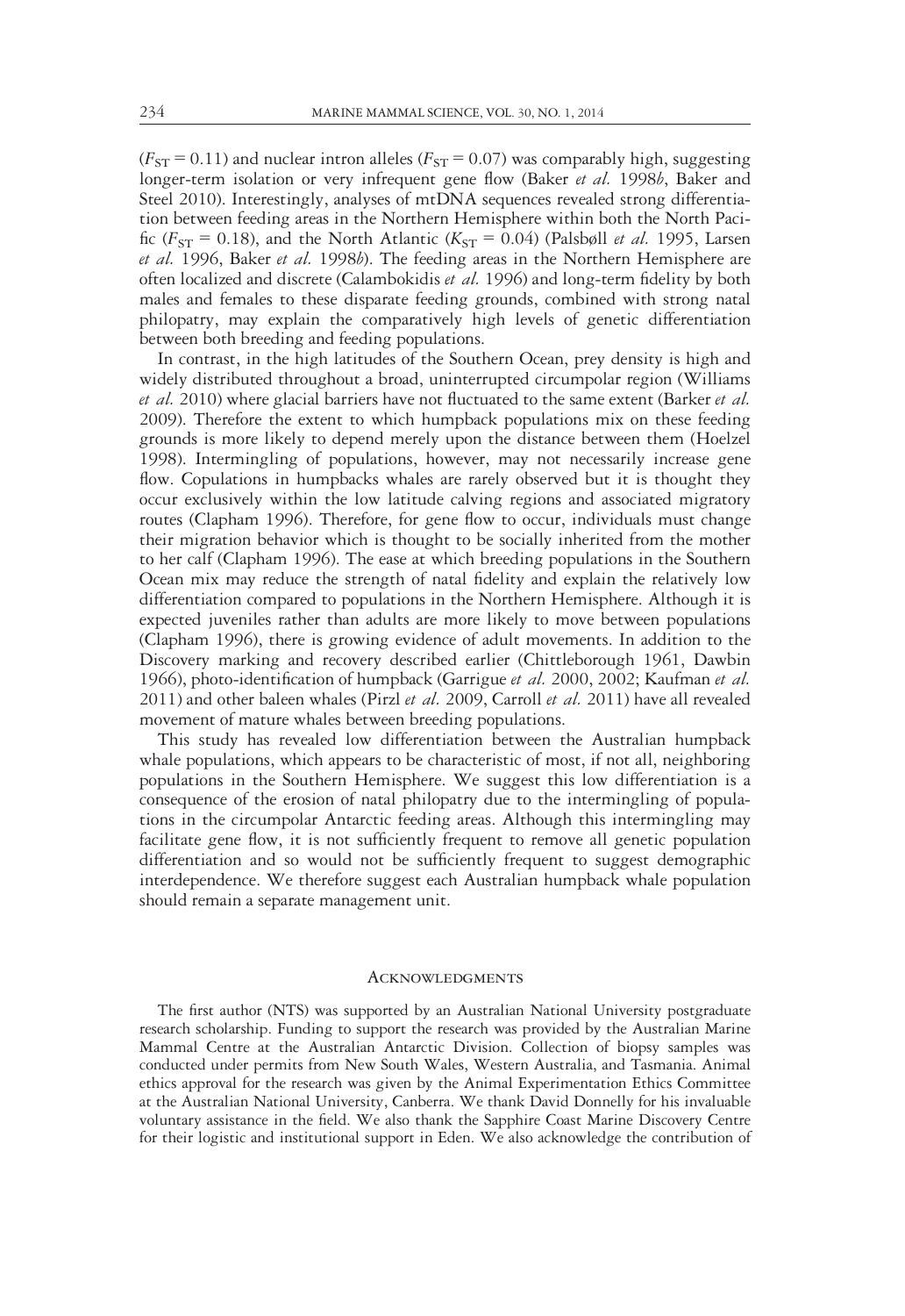Mathew Oakes and Glenn Jacobson at the Multi-Media Centre at the Australian Antarctic Division for his help in designing Figure 1. The base map for this figure was provided by David Smith at the Australian Antarctic Data Centre which includes data from the Antarctic Digital Database version 5 of the Scientific Committee on Antarctic Research 1993–2006. Finally we would like to acknowledge the invaluable contribution of the reviewers. All comments by the reviewers were extremely valuable and helpful.

#### LITERATURE CITED

- Aljanabi, S. M., and I. Martinez. 1997. Universal and rapid salt-extraction of high quality genomic DNA for PCR-based techniques. Nucleic Acids Research 25:4692–4693.
- Allendorf, F. W., G. Luikart and S. N. Aitken. 2013. Conservation and the genetics of populations. Blackwell Publishing, Oxford, U.K.
- Avise, J. C. 1995. Mitochondrial DNA polymorphism and a connection between genetics and demography of relevance to conservation. Conservation Biology 9:686–690.
- Baker, C. S., and L. Medrano-Gonzalez. 2002. World-wide distribution and diversity of humpback whale mitochondrial DNA lineages. Pages 84-99 in C. J. Pfeiffer, ed. Molecular and cell biology of marine mammals. Krieger Publishing, Melbourne, FL.
- Baker, C. S., and D. Steel. 2010. geneSPLASH: Genetic differentiation of 'ecostocks' and 'breeding stocks' in North Pacific humpback whales. Abstract in Symposium on the results of the SPLASH humpback whale study: Final report and recommendations. Presented 11 October 2009, Quebec City, Canada.
- Baker, C. S., L. M. Herman, A. Perry, et al. 1986. Migratory movement and population structure of humpback whales (Megaptera novaeangliae) in the Central and Eastern North Pacific. Marine Ecology Progress Series 31:105–119.
- Baker, C. S., L. Florez-Gonzalez, B. Abernethy, et al. 1998a. Mitochondrial DNA variation and maternal gene flow among humpback whales of the Southern Hemisphere. Marine Mammal Science 14:721–737.
- Baker, C. S., L. Medrano-Gonzalez, J. Calambokidis, et al. 1998b. Population structure of nuclear and mitochondrial DNA variation among humpback whales in the North Pacific. Molecular Ecology 7:695–707.
- Balloux, F., H. Brunner, N. Lugon-Moulin, J. Hausser and J. Goudet. 2000. Microsatellites can be misleading: An empirical and simulation study. Evolution 54:1414–1422.
- Bannister, J. L. 1994. Continued increase in Group IV humpbacks off Western Australia. Report of the International Whaling Commission 44:309–310.
- Barker, S., P. Diz, M. J. Vautravers, et al. 2009. Interhemispheric Atlantic seesaw response during the last deglaciation. Nature 457:1097–1102.
- Berry, O., M. D. Tocher and S. D. Sarre. 2004. Can assignment tests measure dispersal? Molecular Ecology 13:551–561.
- Berube, M., H. Jorgensen, R. McEwing and P. J. Palsbøll. 2000. Polymorphic di-nucleotide microsatellite loci isolated from the humpback whale, Megaptera novaeangliae. Molecular Ecology 9:2181–2183.
- Bonfil, R., M. Meyer, M. C. Scholl, et al. 2005. Transoceanic migration, spatial dynamics, and population linkages of white sharks. Science 310:100–103.
- Bonin, A., E. Bellemain, P. B. Eidesen, F. Pompanon, C. Brochmann and P. Taberlet. 2004. How to track and assess genotyping errors in population genetics studies. Molecular Ecology 13:3261–3273.
- Bowen, B. W., and S. A. Karl. 2007. Population genetics and phylogeography of sea turtles. Molecular Ecology 16:4886–4907.
- Boyle, M. C., N. N. FitzSimmons, C. J. Limpus, S. Kelez, X. Velez-Zuazo and M. Waycott. 2009. Evidence for transoceanic migrations by loggerhead sea turtles in the southern Pacific Ocean. Proceedings of the Royal Society of London, Series B: Biological Sciences 276:1993–1999.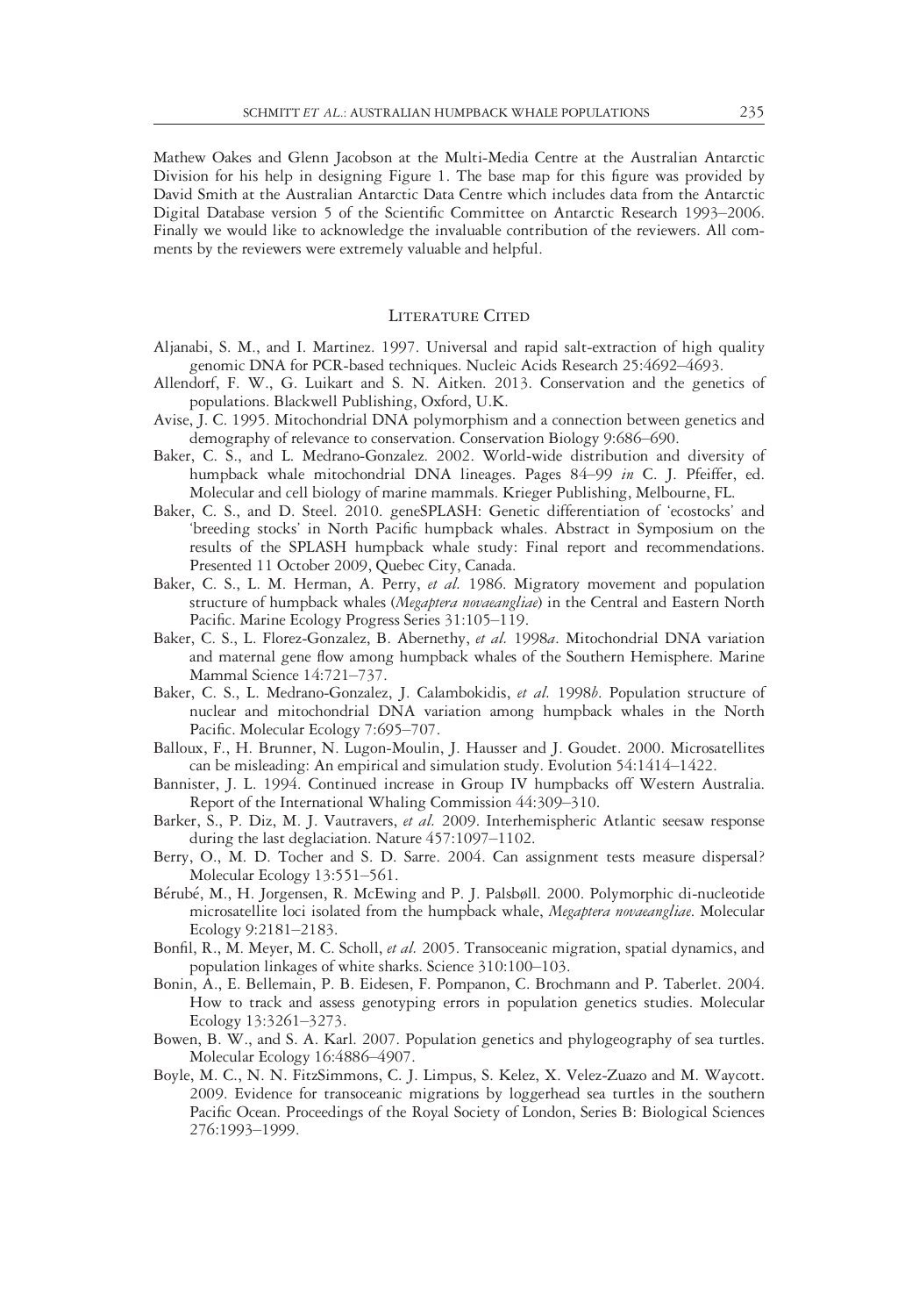- Calambokidis, J., G. H. Steiger, J. R. Evenson, et al. 1996. Interchange and isolation of humpback whales in the North Pacific. Marine Mammal Science 12:215–226.
- Calambokidis, J., G. H. Steiger, J. M. Straley, et al. 2001. Movements and population structure of humpback whales in the North Pacific. Marine Mammal Science 17:769– 794.
- Calambokidis, J., E. A. Falcone, T. J. Quinn, et al. 2008. SPLASH: Structure of populations, levels of abundance and status of humpback whales in the North Pacific. Final report for the U.S., Department of Commerce, Western Administrative Center, Seattle, WA. 57 pp.
- Campana, M., H. Hunt, H. Jones and J. White. 2011. CorrSieve: Software for summarizing and evaluating STRUCTURE output. Molecular Ecology Resources 11:349–352.
- Carroll, E., N. Patenaude, A. Alexander, et al. 2011. Population structure and individual movement of southern right whales around New Zealand and Australia. Marine Ecology Progress Series 432:257–268.
- Childerhouse, S., J. Jackson, C. Baker, N. Gales, P. Clapham, and R. L. Brownell, Jr. 2008. Megaptera novaeangliae (Oceania subpopulation). IUCN Red List of Threatened Species. Version 2012.1.
- Chittleborough, R. G. 1961. Australian catches of humpback whales. CSIRO Australian Division of Fisheries, Oceanographic Reports No.34:1–12.
- Chittleborough, R. G. 1965. Dynamics of two populations of the humpback whale, Megaptera novaeangliae (Borowski). Australian Journal of Marine Freshwater Research 16:33–128.
- Clapham, P. J. 1996. The social and reproductive biology of humpback whales: An ecological perspective. Mammal Review 26:27–49.
- Clapham, P. J., S. B. Young and R. L. Brownell, Jr. 1999. Baleen whales: conservation issues and the status of the most endangered populations. Mammal Review 29:35–60.
- Cypriano-Souza, A. L., G. P. Fernandez, C. A. V. Lima-Rosa, M. H. Engel and S. L. Bonatto. 2010. Microsatellite genetic characterization of the humpback whale (Megaptera novaeangliae) breeding ground off Brazil (breeding stock A). Journal of Heredity 101:189–200.
- Darriba, D., G. L. Taboada, R. Doallo and D. Posada. 2012. jModelTest 2: More models, new heuristics and parallel computing. Nature Methods 9:772–772.
- Dawbin, W. H. 1966. The seasonal migratory cycle of humpback whales Pages 145–170. in K. Norris, ed. Whales, dolphins and porpoises. University of California Press, Berkeley, CA.
- Engelhaupt, D., A. Rus Hoelzel, C. Nicholson, et al. 2009. Female philopatry in coastal basins and male dispersion across the North Atlantic in a highly mobile marine species, the sperm whale (Physeter macrocephalus). Molecular Ecology 18:4193-4205.
- Excoffier, L., and H. E. L. Lischer. 2010. Arlequin suite ver 3.5: A new series of programs to perform population genetic analyses under Linux and Windows. Molecular Ecology Resources 10:564–567.
- Excoffier, L., P. E. Smouse and J. M. Quattro. 1992. Analysis of molecular variance inferred from metric distances among DNA haplotypes: Application to human mitochondrial DNA restriction data. Genetics 131:479–491.
- Excoffier, L., G. Larval and S. Schneider. 2005. Arlequin ver. 3.0: An integrated software package for population genetic data analysis. Evolutionary Bioinformatics Online 1: 47–50.
- Faubet, P., R. S. Waples and O. E. Gaggiotti. 2007. Evaluating the performance of a multilocus Bayesian method for the estimation of migration rates. Molecular Ecology 16:1149–1166.
- Gales, N., M. C. Double and S. Robinson, et al. 2009. Satellite tracking of southbound East Australian humpback whales (Megaptera novaeangliae): Challenging the feast or famine model for migrating whales. Paper SC/61/SH17 presented at the IWC Scientific Committee, 2009.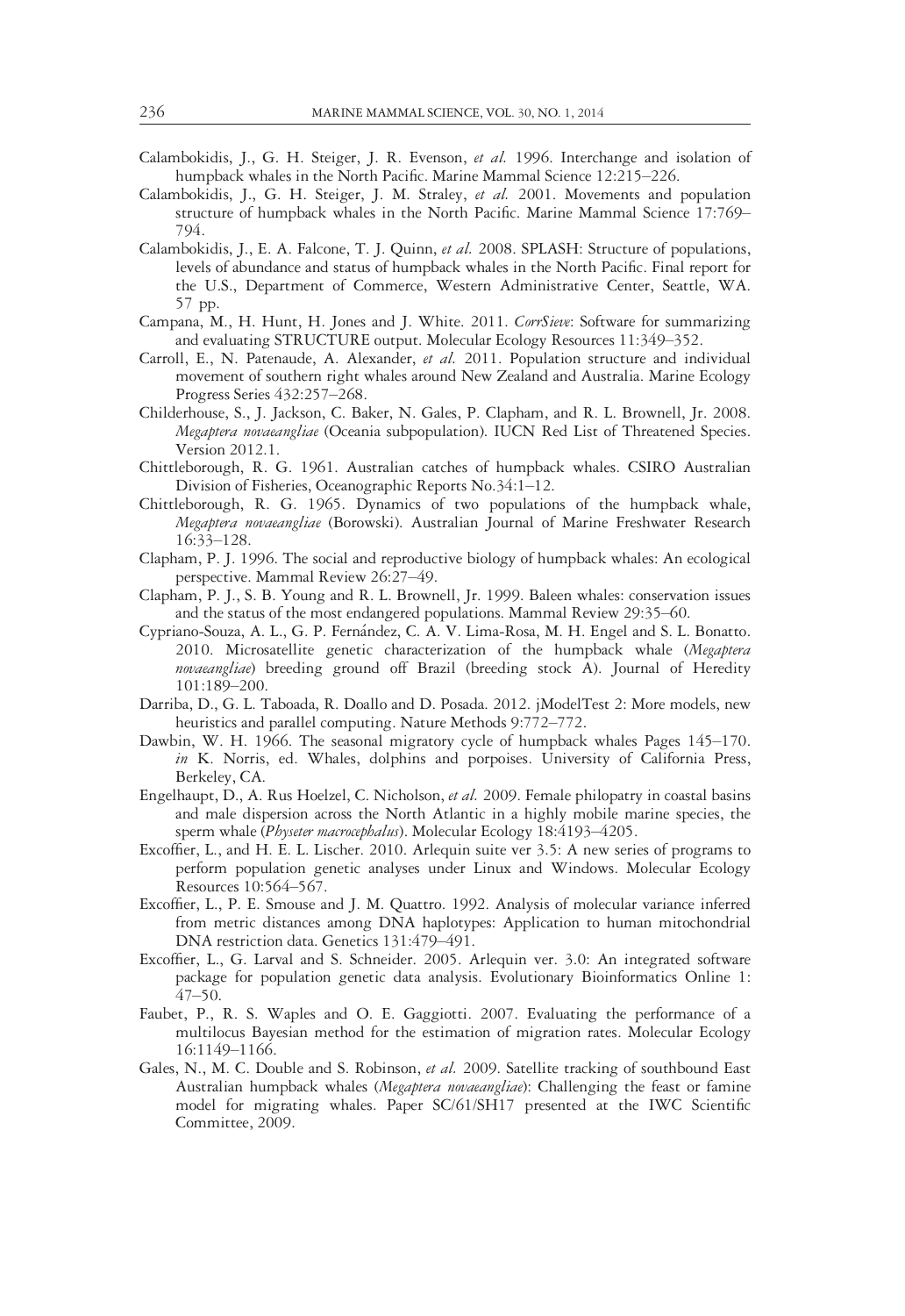- Garrigue, C., P. H. Forestell, J. Greaves, et al. 2000. Migratory movements of humpback whales (Megaptera novaeangliae) between New Caledonia, East Australia and New Zealand. Journal of Cetacean Research and Management 2:111–115.
- Garrigue, C., A. Aguayo, V. L. U. Amante-Helweg, et al. 2002. Movements of humpback whales in Oceania, South Pacific. Journal of Cetacean Research and Management 4:255– 260.
- Garrigue, C., W. Dodemont, D. Steel and C. S. Baker. 2004. Organismal and 'gametic' capture-recapture using microsatellite genotyping confirm low abundance and reproductive autonomy of humpback whales on the wintering grounds of New Caledonia. Marine Ecology Progress Series 274:251–262.
- Garrigue, C., R. Constantine, M. M. Poole, et al. 2011. Movement of individual humpback whales between wintering grounds of Oceania (South Pacific), 1999 to 2004. Journal of Cetacean Research and Management Special Issue 3:275–282.
- Greenwood, P. J. 1983. Mating systems and the evolutionary consequences of dispersal. Pages 116–131 in I. R. Swingland and P. J. Greenwood, eds. The ecology of animal movement. Clarendon Press, Oxford, U.K.
- Griffiths, K. E., J. W. H. Trueman, G. R. Brown and R. Peakall. 2011. Molecular genetic analysis and ecological evidence reveals multiple cryptic species among thynnine wasp pollinators of sexually deceptive orchids. Molecular Phylogenetics and Evolution 59:195–205.
- Guindon, S., and O. Gascuel. 2003. A simple, fast, and accurate algorithm to estimate large phylogenies by maximum likelihood. Systematic Biology 52:696–704.
- Hauser, D. D. W., M. G. Logsdon, E. E. Holmes, G. R. VanBlaricom and R. W. Osborne. 2007. Summer distribution patterns of southern resident killer whales Orcinus orca: Core areas and spatial segregation of social groups. Marine Ecology Progress Series 351:301– 310.
- Hedley, S. L., J. L. Bannister and R. A. Dunlop. 2011. Abundance estimates of Southern Hemisphere breeding stock 'D' humpback whales from aerial and land-based surveys off Shark Bay, Western Australia, 2008. Journal of Cetacean Research and Management Special Issue 3:209–221.
- Hedrick, P. 2005. A standardized genetic differentiation measure. Evolution 59:1633–1638.
- Hoelzel, A. R. 1998. Genetic structure of cetacean populations in sympatry, parapatry, and mixed assemblages: Implications for conservation policy. Journal of Heredity 89:451– 458.
- Hubisz, M. J., D. Falush, M. Stephens and J. K. Pritchard. 2009. Inferring weak population structure with the assistance of sample group information. Molecular Ecology Resources 9:1322–1332.
- Hudson, R. R., D. D. Boos and N. Kaplan. 1992. A statistical test for detecting geographic subdivisions. Molecular Biology and Evolution 9:138–151.
- IWC. 1998. Annex G. Report of the Sub-Committee on the Comprehensive Assessment of Southern Hemisphere Humpback Whales 48:170–182, International Whaling Commission.
- IWC. 2008. Annex I. Report of the working group on stock definition. Journal of Cetacean Research and Management (Supplement) 10:225–232.
- Jackson, J. A., A. Zerbini and P. Clapham, et al. 2008. Progress on a two-stock catch allocation model for reconstructing population histories of east Australia and Oceania. Paper SC/60/SH14 presented at the IWC Scientific Committee, 2008.
- Jenner, K. C. S., M.-N. M. Jenner and K. A. McCabe. 2001. Geographical and temporal movements of humpback whales in Western Australian waters. Australian Petroleum Production & Exploration Association Journal 41:749–765.
- Jost, L. 2008. G(ST) and its relatives do not measure differentiation. Molecular Ecology 17:4015–4026.
- Jueterbock, A., P. Kraemer and G. D. J. Gerlach. 2010. DEMEtics v0.8.0. University of Oldenburg, Oldenburg, Germany.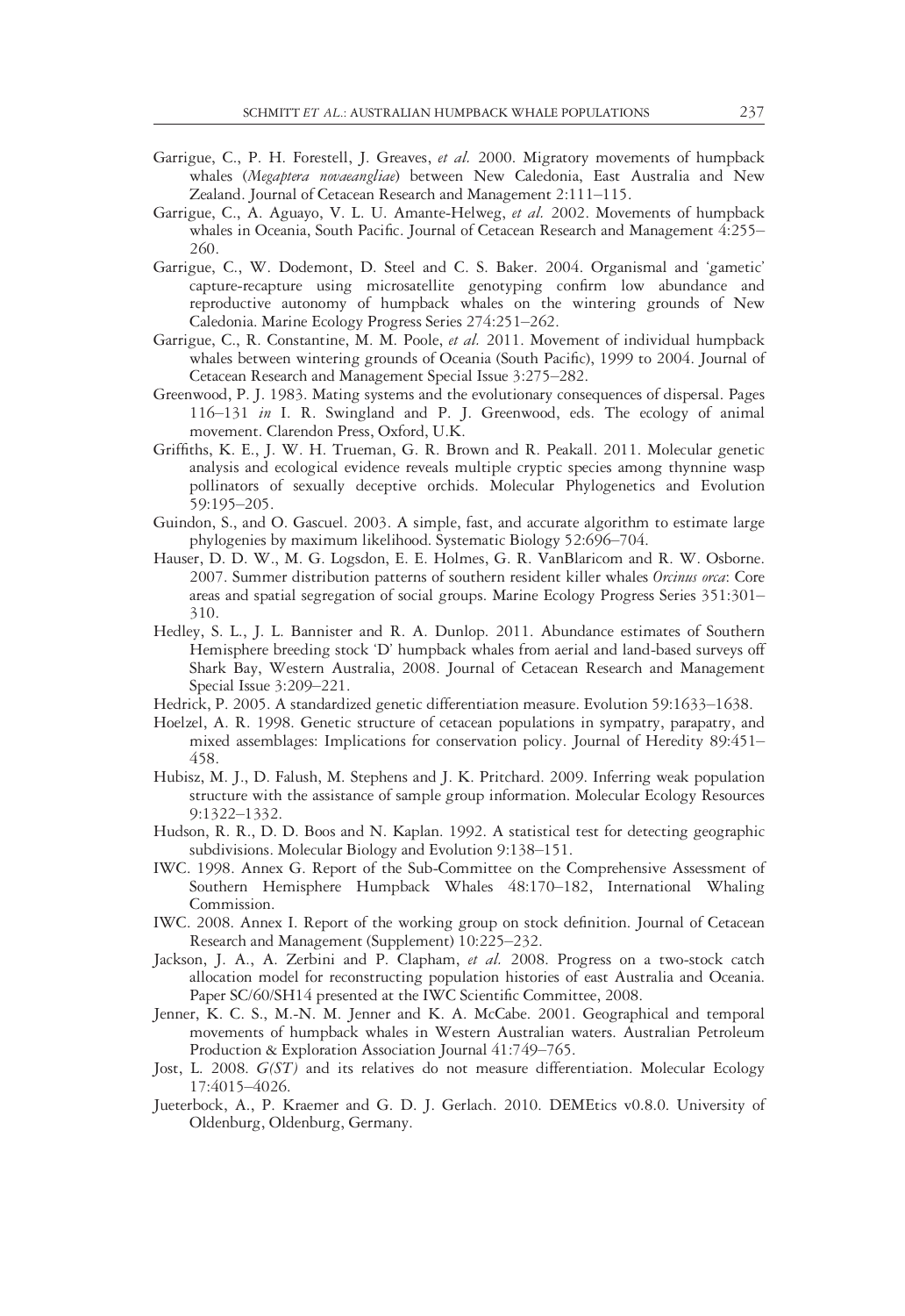- Kaschner, K., R. Watson, A. W. Trites and D. Pauly. 2006. Mapping world-wide distributions of marine mammal species using a relative environmental suitability (RES) model. Marine Ecology Progress Series 316:285–310.
- Kaufman, G., D. Coughran and J. Allen, et al. 2011. Photographic evidence of interchange between east Australia (BS E-1) and west Australia (BS–D) breeding populations. Paper SC/63/SH11 presented at the IWC Scientific Committee, 2011.
- Kellogg, R. 1929. What is known of the migration of some of the whalebone whales. Smithsonian Institution Annual Report. Pp. 467–494.
- Knutsen, H., P. E. Jorde, H. Sannaes, et al. 2009. Bathymetric barriers promoting genetic structure in the deepwater demersal fish tusk (Brosme brosme). Molecular Ecology 18:3151–3162.
- Krützen, M., L. M. Barre, L. M. Möller, M. R. Heithaus, C. Simms and W. B. Sherwin. 2002. A biopsy system for small cetaceans: Darting success and wound healing in *Tursiops* spp. Marine Mammal Science 18:863–878.
- Larsen, A. H., J. Sigurjonsson, N. Oien, G. Vikingsson and P. Palsboll. 1996. Population genetic analysis of nuclear and mitochondrial loci in skin biopsies collected from central and northeastern North Atlantic humpback whales (Megaptera novaeangliae): Population identity and migratory destinations. Proceedings of the Royal Society of London, Series B: Biological Sciences 263:1611–1618.
- Latch, E. K., G. Dharmarajan, J. C. Glaubitz and O. E. Rhodes, Jr. 2006. Relative performance of Bayesian clustering software for inferring population substructure and individual assignment at low levels of population differentiation. Conservation Genetics 7:295–302.
- Mackintosh, N. A. 1965. The stock of whales. Fishing News (Books) Ltd., London, U.K.
- Mattila, D. K., L. N. Guinee and C. A. Mayo. 1987. Humpback songs on a North Atlantic feeding ground. Journal of Mammalogy 68:880–883.
- Meirmans, P. G., and P. W. Hedrick. 2011. Assessing population structure:  $F_{ST}$  and related measures. Molecular Ecology Resources 11:5–18.
- Michalakis, Y., and L. Excoffier. 1996. A generic estimation of population subdivision using distances between alleles with special reference for microsatellite loci. Genetics 142:1061–1064.
- Mikkelsen, P. M. 2011. Speciation in modern marine bivalves (Mollusca: Bivalvia): Insights from the published record. American Malacological Bulletin 29:217–245.
- Morin, P. A., A. Nestler, N. T. Rubio-Cisneros, K. M. Robertson and S. L. Mesnick. 2005. Interfamilial characterization of a region of the ZFX and ZFY genes facilitates sex determination in cetaceans and other mammals. Molecular Ecology 14:3275– 3286.
- Nei, M. 1987. Molecular evolutionary genetics. Columbia University Press, New York, NY.
- Noad, M. J., D. H. Cato, M. M. Bryden, M. N. Jenner and K. C. S. Jenner. 2000. Cultural revolution in whale songs. Nature 408:537–537.
- Noad, M. J., R. A. Dunlop, D. Paton and D. H. Cato. 2011. Absolute and relative abundance estimates of Australian east coast humpback whales (Megaptera novaeangliae). Journal of Cetacean Research and Management Special Issue 3:243–252.
- Olavarría, C., C. S. Baker, C. Garrigue, et al. 2007. Population structure of South Pacific humpback whales and the origin of the eastern Polynesian breeding grounds. Marine Ecology Progress Series 330:257–268.
- Palsbøll, P. J., P. J. Clapham, D. K. Mattila, et al. 1995. Distribution of mtdna haplotypes in North Atlantic humpback whales: The influence of behaviour on population structure. Marine Ecology Progress Series 116:1–10.
- Palsbøll, P. J., J. Allen, M. Bérubé, et al. 1997a. Genetic tagging of humpback whales. Nature 388:767–769.
- Palsbøll, P. J., M. Bérubé, A. H. Larsen and H. Jorgensen. 1997b. Primers for the amplification of tri- and tetramer microsatellite loci in baleen whales. Molecular Ecology 6:893–895.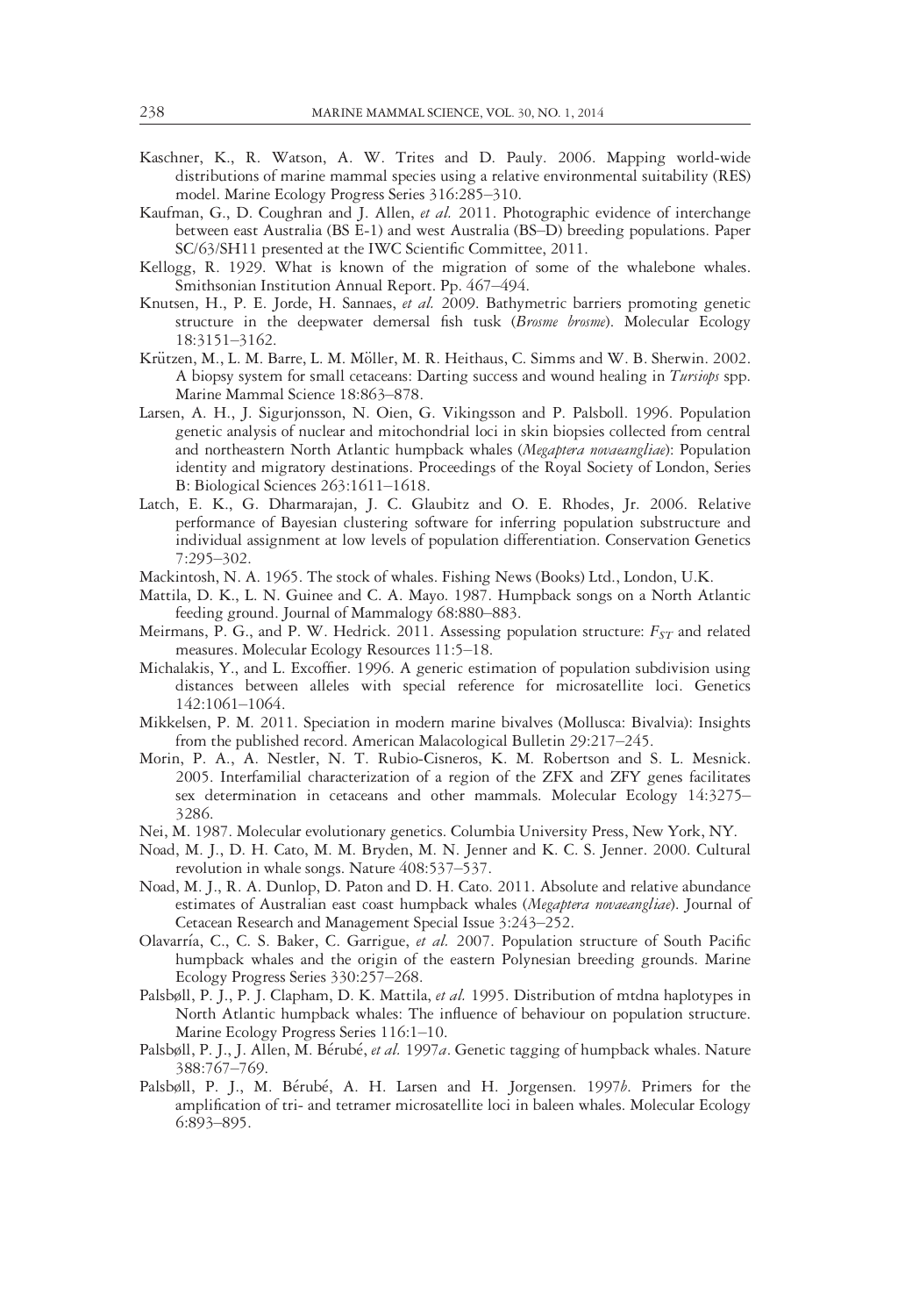- Palsbøll, P. J., M. Z. Peery and M. Bérubé. 2010. Detecting populations in the 'ambiguous' zone: Kinship-based estimation of population structure at low genetic divergence. Molecular Ecology Resources 10:797–805.
- Palumbi, S. R., and C. S. Baker. 1994. Contrasting population structure from nuclear intron sequences and mtdna of humpback whales. Molecular Biology and Evolution 11:426– 435.
- Pardini, A. T., C. S. Jones, L. R. Noble, *et al.* 2001. Sex-biased dispersal of great white sharks– in some respects, these sharks behave more like whales and dolphins than other fish. Nature 412:139–140.
- Paterson, R., P. Paterson and D. H. Cato. 1994. The status of humpback whales (Megaptera novaeangliae) in East Australia thirty years after whaling. Biological Conservation 70:135–142.
- Paxton, C. G. M., S. L. Hedley and J. L. Bannister. 2011. Group IV humpback whales: their status from aerial and land-based surveys off Western Australia, 2005. Journal of Cetacean Research and Management Special Issue 3:223–234.
- Peakall, R., and P. E. Smouse. 2006. GENALEX 6: Genetic analysis in Excel. Population genetic software for teaching and research. Molecular Ecology Notes 6:288–295.
- Peakall, R., P. E. Smouse and D. R. Huff. 1995. Evolutionary implications of allozyme and RAPD Variation in diploid populations of dioecious buffalograss *Buchloe dactyloides*. Molecular Ecology 4:135–147.
- Peakall, R., and P. E. Smouse. 2012. GenAlEx 6.5: Genetic analysis in Excel. Population genetic software for teaching and research—an update. Bioinformatics. doi:10.1093/ bioinformatics/bts460.
- Peakall, R., D. Ebert, R. Cunningham and D. Lindenmayer. 2006. Mark-recapture by genetic tagging reveals restricted movements by bush rats (Rattus fuscipes) in a fragmented landscape. Journal of Zoology 268:207–216.
- Pirzl, R., N. J. Patenaude, S. Burnell and J. Bannister. 2009. Movements of southern right whales (Eubalaena australis) between Australian and subantarctic New Zealand populations. Marine Mammal Science 25:455–461.
- Pomilla, C. 2005. Genetic structure of humpback whale (Megaptera novaeangliae) populations on Southern Hemisphere wintering grounds. Ph.D. Dissertation, New York University, New York, NY. 202 pp.
- Pompanon, F., A. Bonin, E. Bellemain and P. Taberlet. 2005. Genotyping errors: Causes, consequences and solutions. Nature Reviews Genetics 6:847–859.
- Posada, D. 2008. jModelTest: Phylogenetic model averaging. Molecular Biology and Evolution 25:1253–1256.
- Pritchard, J. K., M. Stephens and P. Donnelly. 2000. Inference of population structure using multilocus genotype data. Genetics 155:945–959.
- Rice, W. R. 1989. Analyzing tables of statistical tests. Evolution 43:223–225.
- Robbins, J., L. Dalla Rosa, J. M. Allen, et al. 2011. Return movement of a humpback whale between the Antarctic Peninsula and American Samoa: A seasonal migration record. Endangered Species Research 13:117–121.
- Rosenbaum, H. C., C. Pomilla, M. Mendez, et al. 2009. Population structure of humpback whales from their breeding grounds in the South Atlantic and Indian Oceans. PLoS ONE 4:e7318.
- Salgado Kent, C., C. Jenner, M. Jenner, P. Bouchet and E. Rexstad. 2012. Southern Hemisphere Breeding Stock 'D' humpback whale population estimates from North West cape, Western Australia. Journal of Cetacean Research and Management 12:29– 38.
- Shen, K. N., B. W. Jamandre, C. C. Hsu, W. N. Tzeng and J. D. Durand. 2011. Plio-Pleistocene sea level and temperature fluctuations in the northwestern Pacific promoted speciation in the globally-distributed flathead mullet *Mugil cephalus*. BMC Evolutionary Biology 11:17.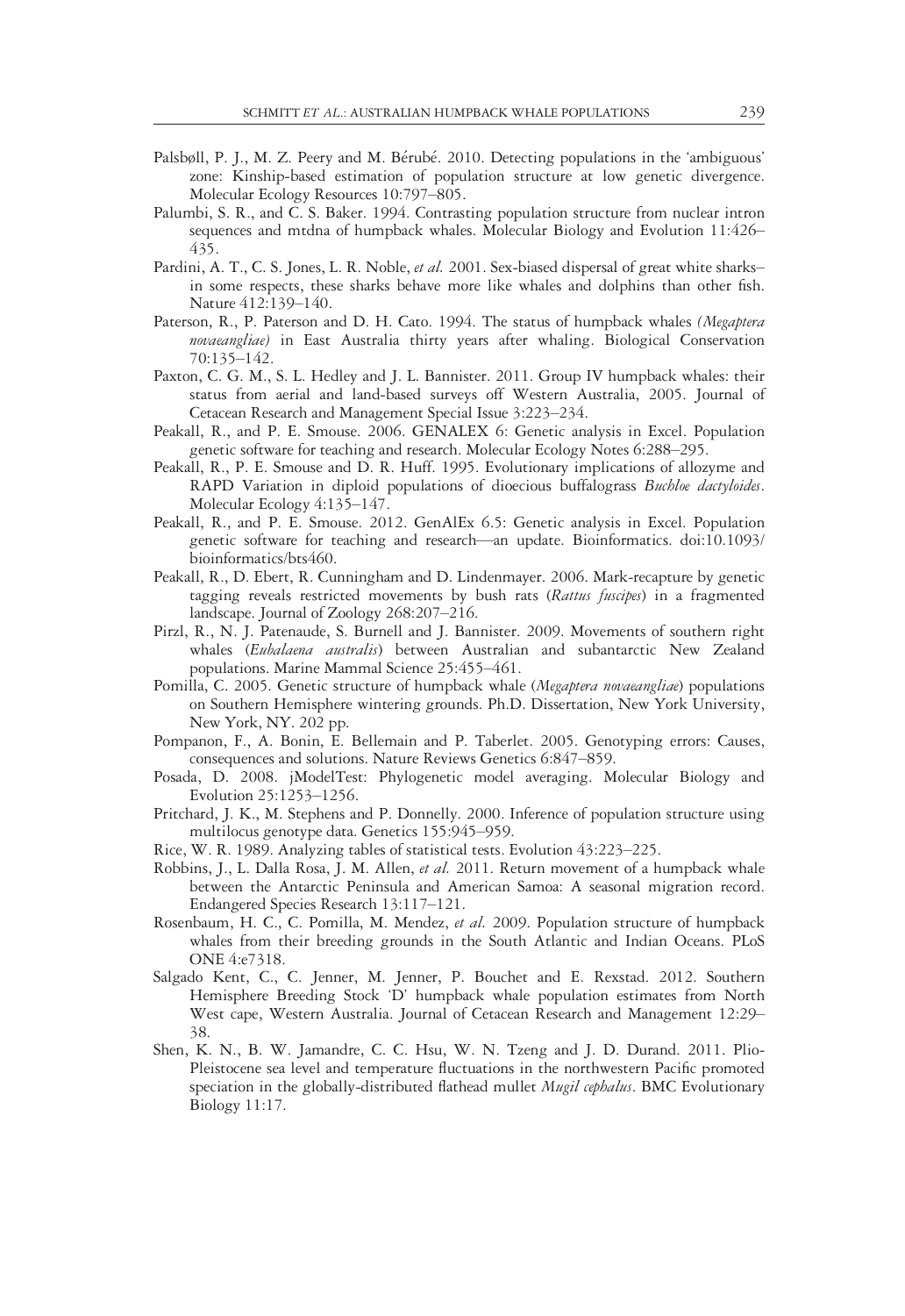- Smith, J. N., A. W. Goldizen, R. A. Dunlop and M. J. Noad. 2008. Songs of male humpback whales, Megaptera novaeangliae, are involved in intersexual interactions. Animal Behaviour 76:467–477.
- Smith, J. N., H. S. Grantham, N. Gales, M. C. Double, M. J. Noad and D. Paton. 2012. Identification of humpback whale breeding and calving habitat in the Great Barrier Reef. Marine Ecology Progress Series 447:259–272.
- Smouse, P. E., and J. C. Long. 1992. Matrix correlation analysis in anthropology and genetics. Yearbook of Physical Anthropology 35:187–213.
- Smouse, P. E., J. C. Long and R. R. Sokal. 1986. Multiple regression and correlation extensions of the Mantel test of matrix correspondence. Systematic Zoology 35:627–632.
- Stevick, P. T., J. Allen, P. J. Clapham, et al. 2006. Population spatial structuring on the feeding grounds in North Atlantic humpback whales (Megaptera novaeangliae). Journal of Zoology 270:244–255.
- Stevick, P. T., M. C. Neves, F. Johansen, et al. 2011. A quarter of a world away: female humpback whale moves 10, 000 km between breeding areas. Biology Letters 7:299– 302.
- Tajima, F. 1983. Evolutionary relationship of DNA sequences in finite populations. Genetics 105:437–460.
- Takahata, N., and S. R. Palumbi. 1985. Extranuclear differentiation and gene flow in the finite island model. Genetics 109:441–457.
- Tamura, K., and M. Nei. 1993. Estimation of the number of nucleotide substitutions in the control region of mitochondrial-DNA in humans and chimpanzees. Molecular Biology and Evolution 10:512–526.
- Unal, E., and A. Bucklin. 2010. Basin-scale population genetic structure of the planktonic copepod *Calanus finmarchicus* in the North Atlantic Ocean. Progress in Oceanography 87:175–185.
- Valsecchi, E., and W. Amos. 1996. Microsatellite markers for the study of cetacean populations. Molecular Ecology 5:151–156.
- Valsecchi, E., P. Hale, P. Corkeron and W. Amos. 2002. Social structure in migrating humpback whales (Megaptera novaeangliae). Molecular Ecology 11:507-518.
- van Oosterhout, C., W. F. Hutchinson, D. P. M. Wills and P. Shipley. 2004. MICRO-CHECKER: Software for identifying and correcting genotyping errors in microsatellite data. Molecular Ecology Notes 4:535–538.
- van Oosterhout, C., D. Weetman and W. F. Hutchinson. 2006. Estimation and adjustment of microsatellite null alleles in nonequilibrium populations. Molecular Ecology Notes 6:255–256.
- Waldick, R. C., M. W. Brown and B. N. White. 1999. Characterization and isolation of microsatellite loci from the endangered North Atlantic right whale. Molecular Ecology 8:1763–1765.
- Weir, B. S., and C. C. Cockerham. 1984. Estimating F-statistics for the analysis of population structure. Evolution 38:1358–1370.
- Williams, G. D., S. Nicol, S. Aoki, et al. 2010. Surface oceanography of BROKE-West, along the Antarctic margin of the south-west Indian Ocean (30–80ºE). Deep-Sea Research Part II: Topical Studies in Oceanography 57:738–757.

Received: 23 November 2011 Accepted: 14 February 2013

#### Supporting Information

The following supporting information is available for this article online at http:// onlinelibrary.wiley.com/doi/10.1111/mms.12045/suppinfo.